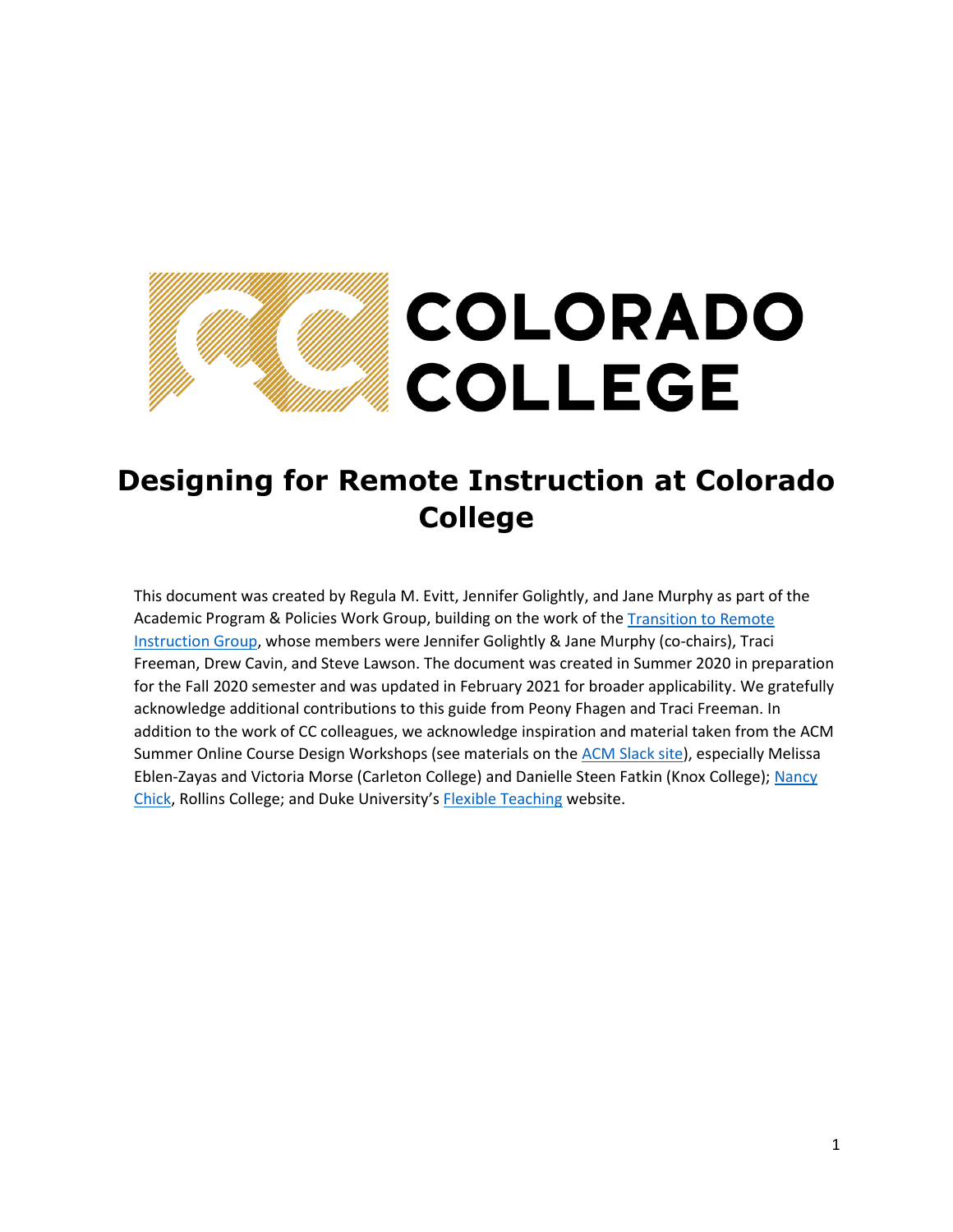## TABLE OF CONTENTS

| <b>Guiding Principles</b>                                                    | 3  |
|------------------------------------------------------------------------------|----|
| <b>Prologue: Course Modes for CC</b>                                         | 4  |
| <b>Design Step 1: Course Design Foundations</b>                              | 5  |
| <b>Design Step 2: Design Your Class Once for Multiple Modalities</b>         | 7  |
| <b>Review Step 1: Review Your Class for Access &amp; Equity</b>              | 10 |
| <b>Review Step 2: Determine Space Constraints for any In-Person Elements</b> | 11 |
| <b>Review Step 3: Review Contingency Plans</b>                               | 13 |
| <b>Appendices:</b>                                                           |    |
| A: Colorado College Health Protocols                                         | 14 |
| <b>B: Recommended Resources</b>                                              | 18 |
| <b>C: Social Distancing in Classrooms</b>                                    | 20 |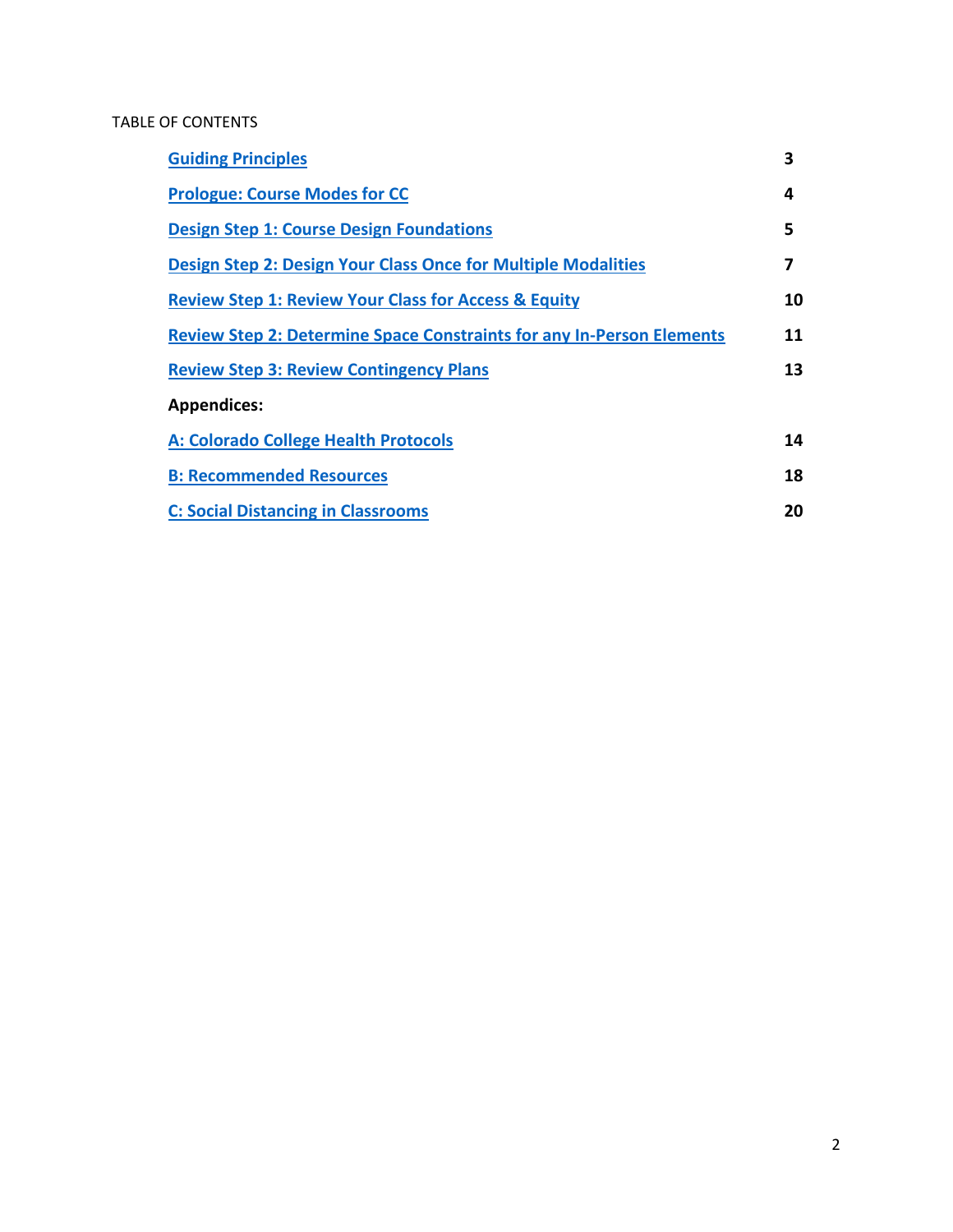## <span id="page-2-0"></span>**Guiding principles**

**1) Antiracist and Trauma-Informed Pedagogies:** Now more than ever, think intentionally about framing your teaching through antiracism-informed and trauma-informed pedagogy.

- **Expect unexpected responses from your students.** Employ thoughtful interactions, be specific about relationship building, give supportive feedback, and make informed referrals to campus support. See Appendix B, specifically for *Antiracism Resources* and *Trauma-Informed Resources*.
- **Focus on Equity and Inclusion.** Ensure course activities are accessible to all students regardless of where they are and when they can participate.
- **Acknowledge that the pandemic is disrupting all of our lives.** However, due to underlying differences and inequities—racial, economic, disability—students and colleagues are affected differently. Inclusive pedagogies and culturally-responsive pedagogies will support all students' learning.

**2) Learner-Centered and Learning-Centered:** Design courses that offer students flexible options to participate fully in the course. Select content and activities based on what students need to learn vs. pre-defined by chapters in a textbook (for example).

- **Design for Engagement.** Create learning experiences that engage students, including peer-to-peer activities and opportunities to participate in both live and asynchronous discussions. Remote, flex, and hybrid modes of instruction place an even greater premium on faculty interaction and feedback.
- **Increase your Communication**: Informal, daily in-person communication will not be the norm. Communication and clarity about learning objectives, expectations, and course mechanics has become even more important this year.

**3) Preparation:** Keep workloads for faculty and students appropriate. There is no need to put in huge amounts of time into course elements that won't be effective. More intensive faculty engagement over shorter timeframes with smaller groups of students will likely have greater pay-off than less intensive synchronous interaction with large numbers of students.

- **Transform Instead of Translate.** Think less about "translating" your face-to-face course to digital and more about "transforming" your course to take advantage of the options, tools and flexibility that digital learning offers.
- **Anticipate Possibilities to Pivot.** For most classes, we encourage you to plan first for remote instruction, with modules or elements that will work across the different modes if circumstances allow to pivot to hybrid or in-person. For classes with essential equipment that is not available remotely, we acknowledge the special challenges of transforming those elements of a course.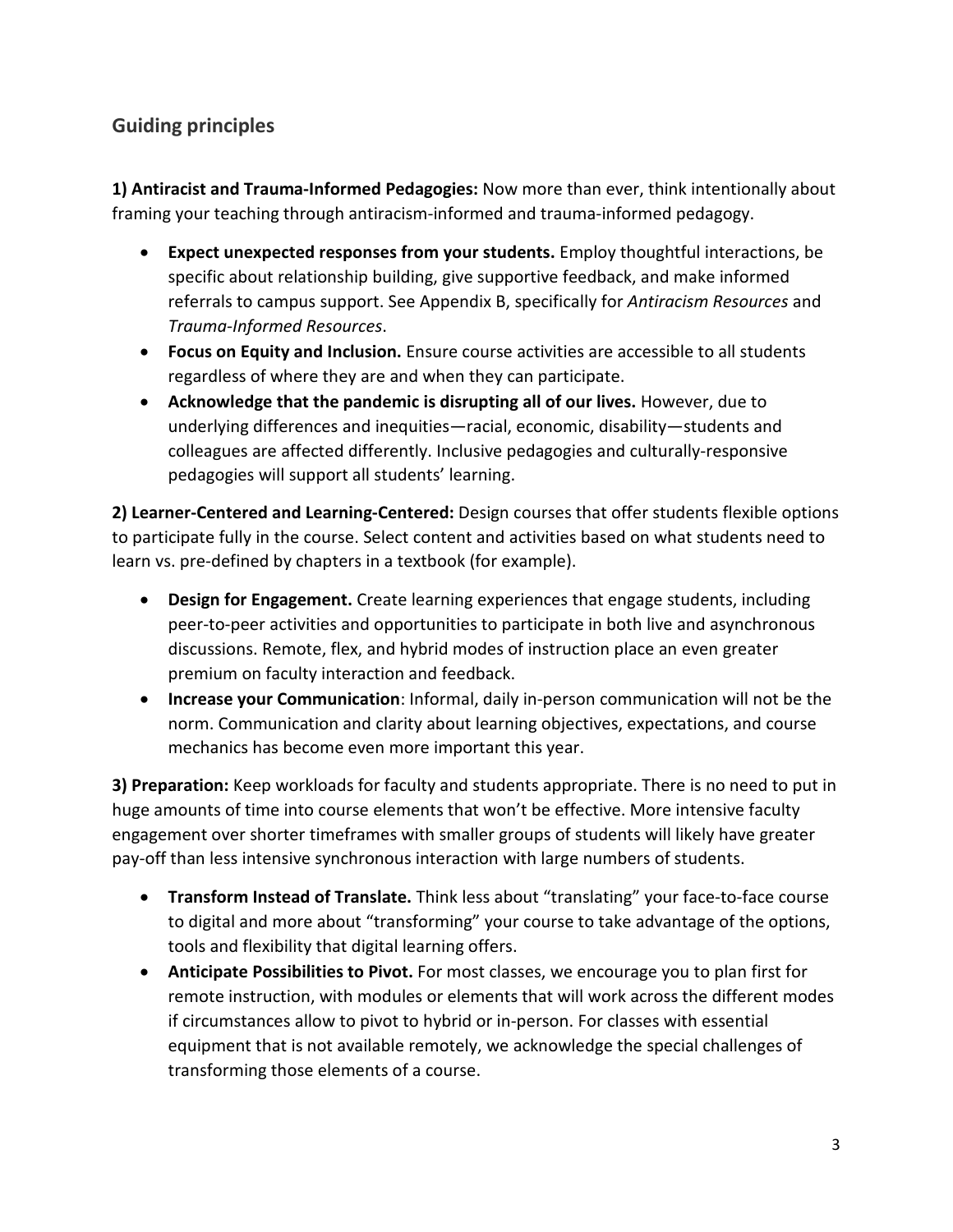### <span id="page-3-0"></span>**Prologue: Course Modes for Remote Instruction at CC**

All faculty members and all students should be prepared to be flexible and be ready to shift into a different mode, should circumstance require or allow it. We recommend that you consult CC Health Protocols as you chose your course mode.



**1. Fully Remote: The entire course is delivered remotely. All students may register,** regardless of where they reside. *Residency in Colorado Springs not required.*

*Infographic by Colorado College students Rana Abdu, Aleesa Chua, Sara Dixon, Jia Mei, and Lindsey Smith.*

**2. Flex:** Most class elements are conducted remotely, although some class elements are conducted in-person, with social distancing protocols. Faculty will develop remote alternatives for all in-person elements so that students have the option to "flex" and engage these elements either in-person or remotely. All students may register, regardless of where they reside. *Residency in Colorado Springs not required***.**

Flex does not require simultaneous engagement of in-person and remote students, but for faculty who plan to run in-person and virtual classrooms simultaneously, we offer these considerations: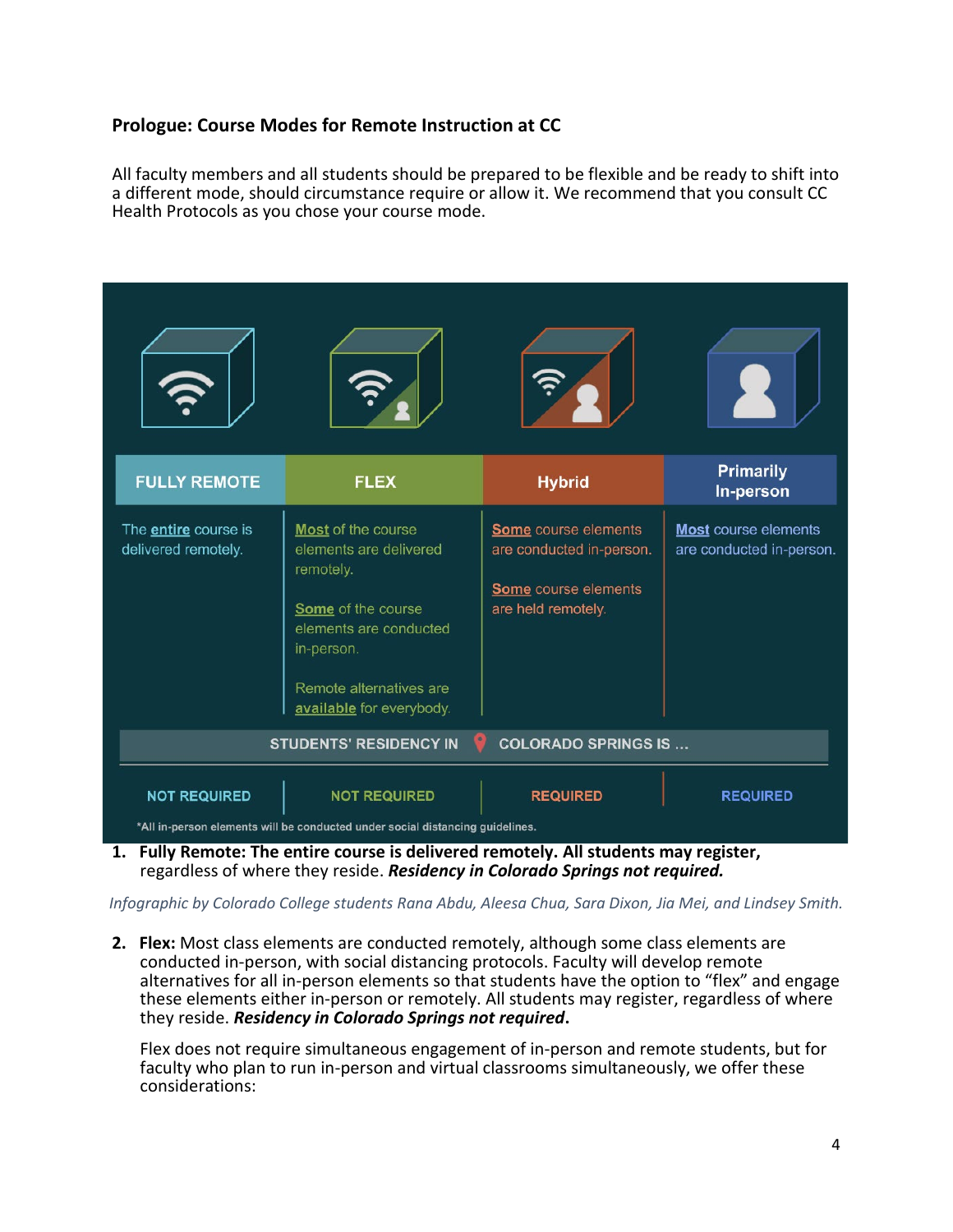- Technological **difficulties in implementing synchronous delivery** of content for in-person and remote at the same time are important to consider.
- Live tech support is required. **We have limited live tech support capacity at CC**.
- Equipment for hosting in-person and virtual classrooms simultaneously includes 360 cameras and speakers so that all students, both in-person and remote, can hear and see one another. **This equipment is limited at CC**.
- Classroom space **with required technology** is limited.
- Consultation with ITS and AV recommended. Please send your inquiries to: ITS@coloradocollege.edu.

Examples of successful flex classes might include the following:

- In-person office hours
- In-person assessments
- Small groups that meet with faculty member at different times, some in-person some remotely.
- Asynchronous delivery of material remotely as a substitute for in-person elements
- **3. Hybrid:** Some class elements are conducted in person and some class elements are held remotely. Students are required to be in residence. An example is a class that includes in person class elements (with all students at once or in smaller sections), as well as some class elements with all students via Zoom. *Residency in Colorado Springs required***.**
- **4. Primarily In-person:** Most class elements are in person. Students are required to be in residence. *Residency in Colorado Springs required.*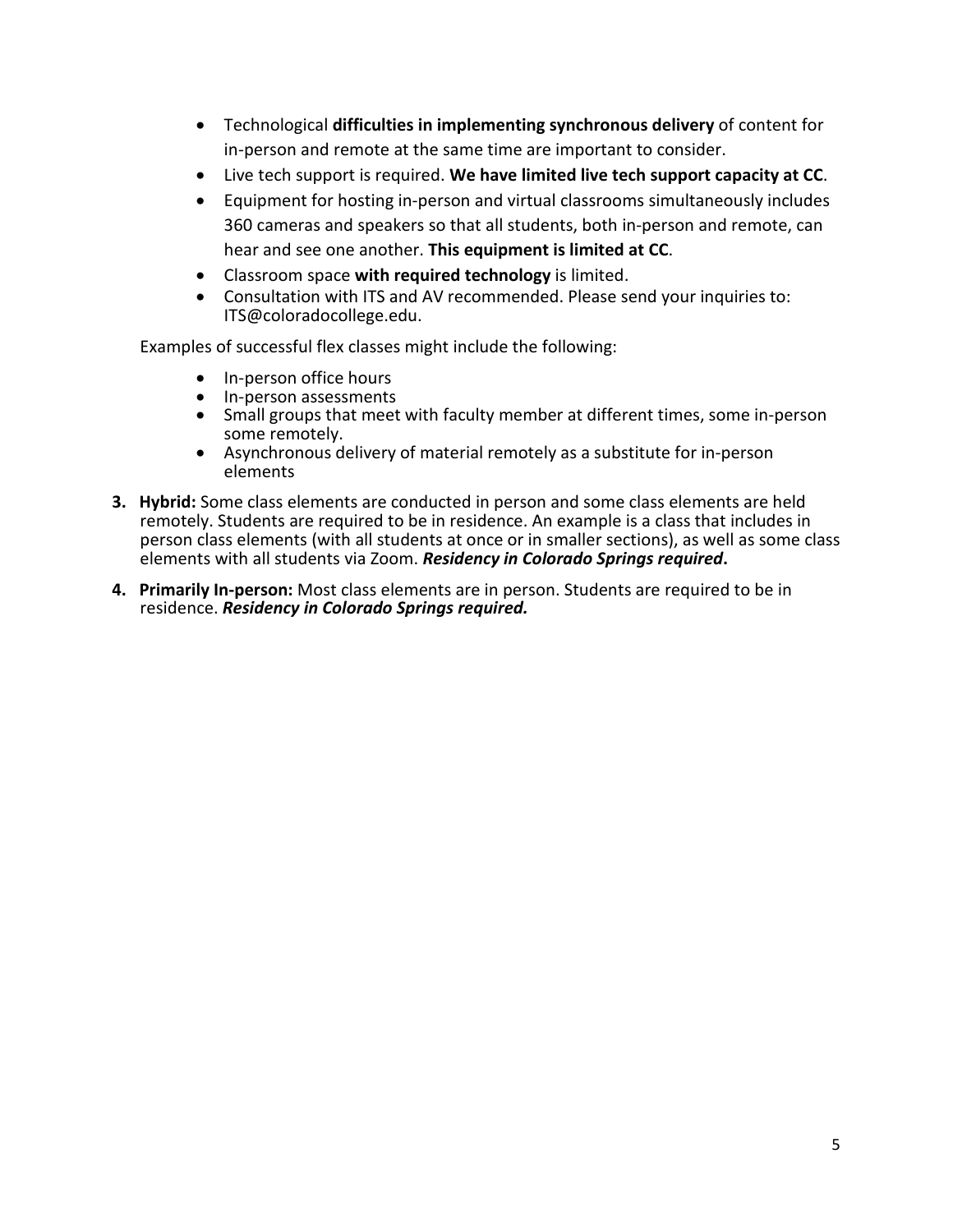## <span id="page-5-0"></span>**Design Step 1: Course Design Foundations**

## **Health Protocols**

• For CC Health Protocols, please see Appendix A.

#### **Social Distancing in the Classroom Protocols**

• For CC Classroom Protocols, please see [Appendix C.](#page-20-0)

#### **Accessibility and Equity**

Consideration should be given to accessibility and CC's [antiracism initiative](https://www.coloradocollege.edu/other/antiracism-initiative/) for all key learning outcomes and interactions designed, whether in-person or as online components. This consideration should inform all elements of your course design. For accessibility in online courses, see this [resource](https://www.coloradocollege.edu/other/facultydevelopment/resources/Accessibility%20for%20CC%20Online%20Courses.pdf) from CC's [Accessibility Resources.](https://www.coloradocollege.edu/offices/accessibilityresources/) ACUE's



[Inclusive Teaching Practices Toolkit](https://acue.org/inclusive-teaching-practices-toolkit/) offers checks to ensure your course reflects a diverse [society and world,](https://acue.org/inclusive-teaching-practices-toolkit/#sec8) course [media are accessible,](https://acue.org/inclusive-teaching-practices-toolkit/#sec4) an[d your syllabus sets the tone for diversity and](https://acue.org/inclusive-teaching-practices-toolkit/#sec1)  [inclusion.](https://acue.org/inclusive-teaching-practices-toolkit/#sec1)

## **Course Design & Essential Learning Outcomes**

Using the guiding principles learner-centered (what does the student need to succeed?) and learning-centered (what do we come together for?), identify essential learning outcomes and how your class will support all students' success.



If you are designing a new course, we recommend two frameworks for crafting key learning outcomes and overall course design: L. Dee Fink's ["A Self-Directed Guide to Designing Courses for](https://www.deefinkandassociates.com/GuidetoCourseDesignAug05.pdf)  [Significant Learning"](https://www.deefinkandassociates.com/GuidetoCourseDesignAug05.pdf) and Grant Wiggins and Jay McTighe's *Understanding by Design* (see their book [here](http://www.ascd.org/Publications/Books/Overview/Understanding-by-Design-Expanded-2nd-Edition.aspx) and overview of their framework from Vanderbilt's Center for Teachin[g here\)](https://cft.vanderbilt.edu/guides-sub-pages/understanding-by-design/).

#### **Communication and Community**

Keep your scheduling clean and clear, with information about how students should contact you with questions and when and how you will

respond. See this Colket Cente[r communication handout](https://www.coloradocollege.edu/offices/colketcenter/docs/Communication%20Tips%20for%20Distance%20Education.pdf) for recommendations.

Make your teaching transparent (why and when are you doing what you're doing?). Consider a Community of Inquiry model of teaching and learning, which supports student learning and is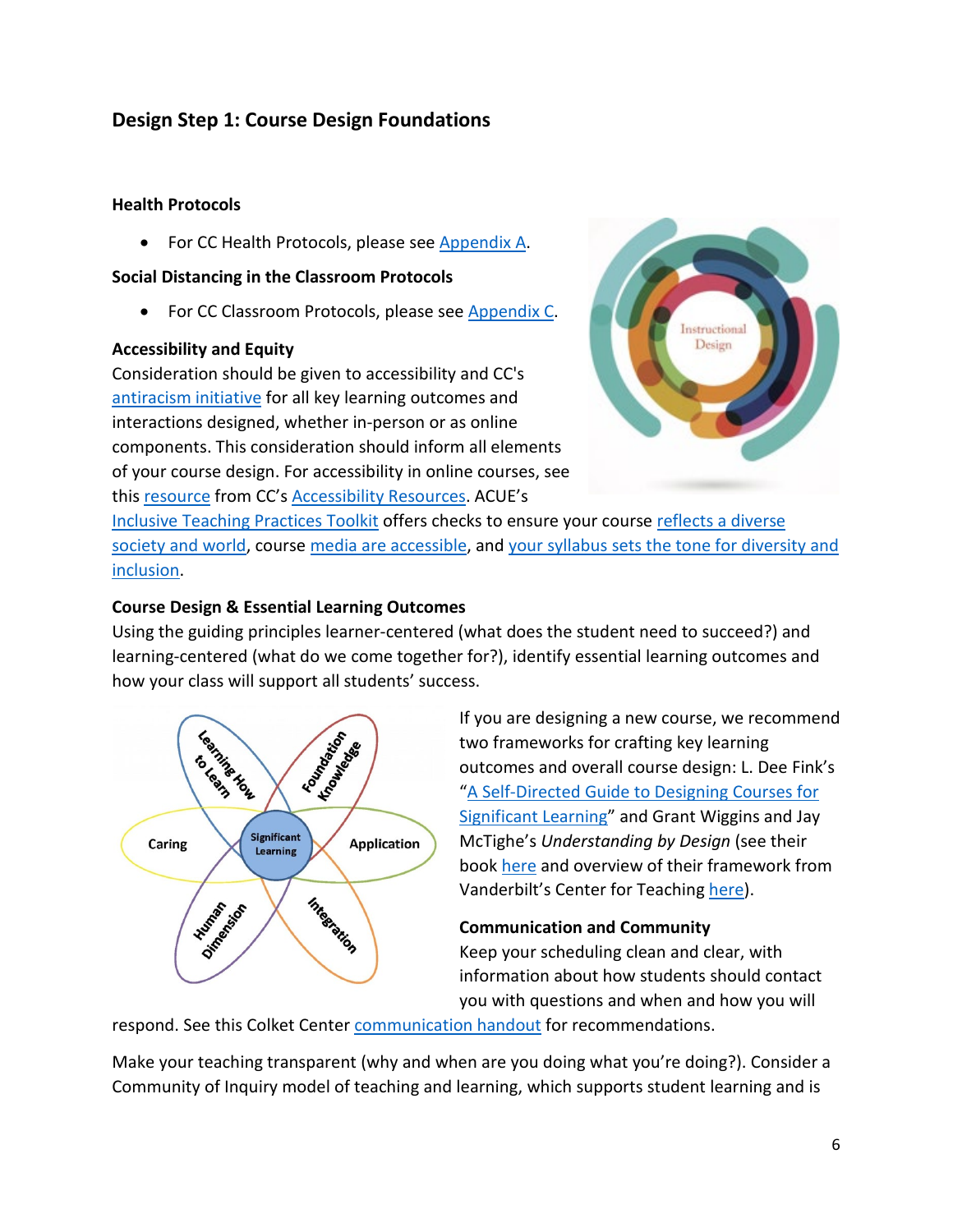especially effective in remote, flex, or hybrid courses. (For more on the Community of Inquiry model, see this [video](https://www.youtube.com/watch?v=273WuFa6Z04) or this [handout\)](https://www.purdue.edu/innovativelearning/supporting-instruction/portal/files/4_Community_of_Inquiry_Framework.pdf).

## **Design for Interaction and Feedback**

Sudden shifts to online learning disrupted engagement and feedback even more than they disrupted access to content. Many of these moments of feedback and engagement are informal and spontaneous when we meet in-person for long stretches of time on the Block Plan. These are the elements that need to be intentionally designed in online settings. (See thi[s video](https://youtu.be/85yXrhsBAXc) for some ideas. Also join drop-in exchanges of what worked for fellow CC faculty this spring and summer.)

Build in time early in the block for students to practice key course elements and get feedback. First-year courses may require more guidance and feedback from the professor than seniorlevel courses, which may encourage more independent work. For more on CC100 and CC120 course development, explore [these resources](https://www.coloradocollege.edu/offices/academicprograms/fyp/for-faculty/faculty-development.html) and contact [Aaron Stoller](mailto:astoller@coloradocollege.edu?subject=CC100/CC120) and [Kat Bell.](mailto:kbell@coloradocollege.edu?subject=CC100/CC120)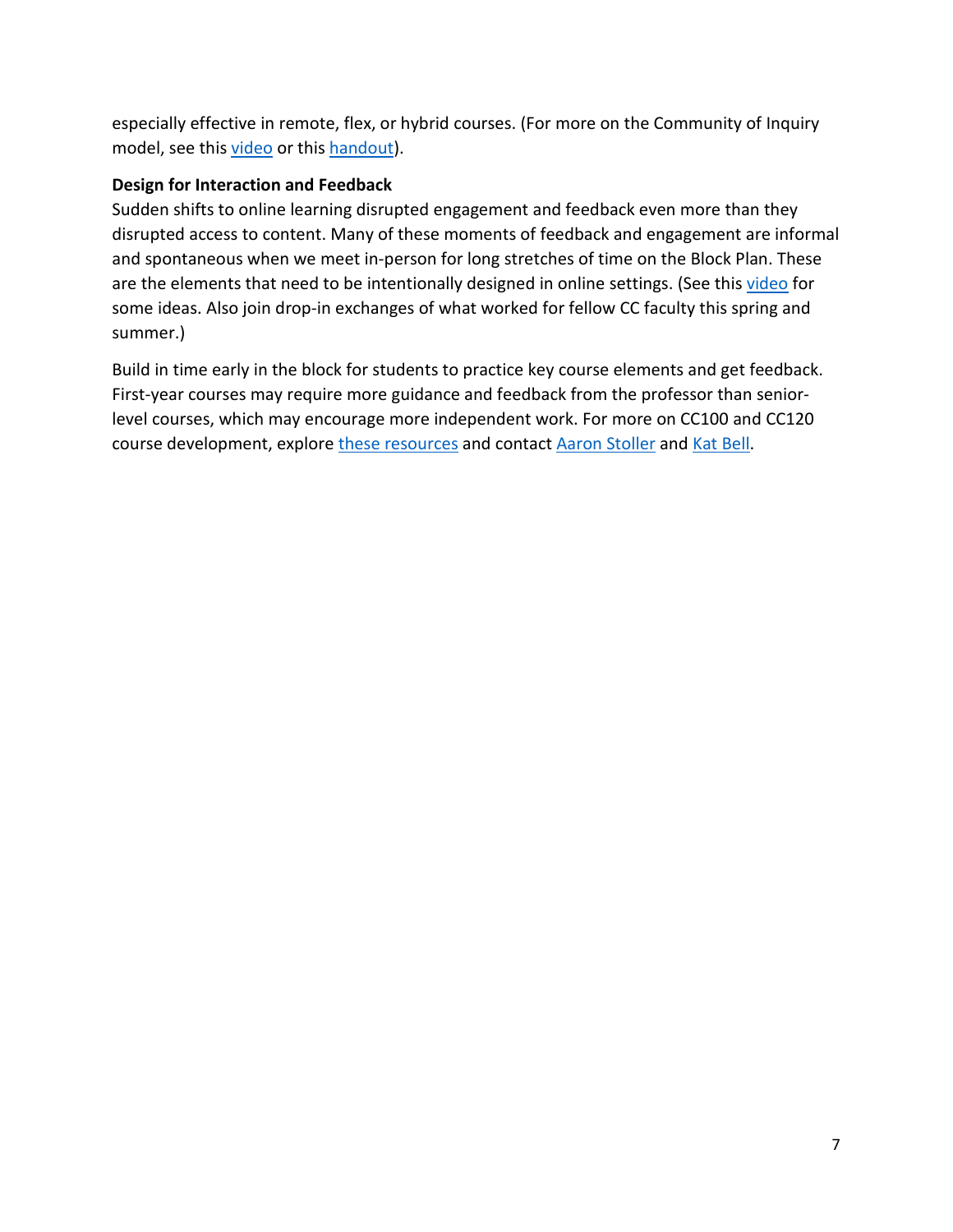## <span id="page-7-0"></span>**Design Step 2: Design Your Class Once for Multiple Modalities**

What essential content must students learn to be successful in your class and those that follow? What key practices or applications must students engage? Identifying the elements that are most susceptible to disruption enables you to plan from the outset, once, for multiple modalities. This emerging practice and approach is often called "resilient" course design.

## *"Resilient" Course Design*

The July 13 ACM Workshop led by Melissa Eblen-Zayas, Victoria Morse (Carleton College), and Danielle Steen Fatkin (Knox College) gave a wonderful overview of resilient redesign, with detailed supporting materials. The following slides are from their presentation, see links below to access the full-size slides.

1. Identify the elements of a given courses, noting those **more susceptible to disruption** if face-to-face teaching is interrupted (in the pink area at the top of this slide) and those that are **require synchronous meeting** or **higher bandwidth** internet connection (yellow).

| Susceptible<br>to disruption                       | Student O&A<br>during lecture                 |                                                                                       |                                                            | Studio art.<br>laboratory,<br>performance                     |                                                                                                                                            |  |
|----------------------------------------------------|-----------------------------------------------|---------------------------------------------------------------------------------------|------------------------------------------------------------|---------------------------------------------------------------|--------------------------------------------------------------------------------------------------------------------------------------------|--|
| Lecture<br>in class                                |                                               | Student<br>presentations<br>in class                                                  | Instructor-led<br>discussion, activity,<br>problem-solving | Student small group<br>discussion or<br>activities            |                                                                                                                                            |  |
| Course                                             |                                               |                                                                                       |                                                            | Assignments to                                                |                                                                                                                                            |  |
|                                                    |                                               |                                                                                       |                                                            |                                                               |                                                                                                                                            |  |
| Synchronous:<br>Time zone &<br>tech<br>limitations | Student Q&A via<br>chat or<br>videoconference | Q&A with guest<br>expert via<br>videoconference                                       | Instructor-led<br>discussion, activity,<br>problem-solving | Small group discussion<br>or activities via breakout<br>rooms | Application, practice, discussion                                                                                                          |  |
| in LMS                                             | Quizzing /                                    | Collaborative<br>online annotation<br>Student video                                   |                                                            | Asynchronous<br>team-based activities                         |                                                                                                                                            |  |
| created or curated<br>by instructor                |                                               | recorded<br>presentations                                                             | tools                                                      |                                                               |                                                                                                                                            |  |
| Notes/slides<br>in LMS                             | Q&A using<br>online forums                    |                                                                                       |                                                            | discussion boards:<br>small group or full<br>class            |                                                                                                                                            |  |
| Online engagement                                  |                                               |                                                                                       |                                                            |                                                               |                                                                                                                                            |  |
|                                                    | readings                                      | Announcements<br>Announcements<br>via text or video<br>Instructional video<br>via LMS | checkpoints<br>Asynchronous                                | Face-to-face engagement<br>Asynchronous chat channel          | Workshopping<br>student work in class<br>demonstrate learning<br>Workshopping<br>student work with<br>online collaboration<br>Asynchronous |  |

2. Here a professor has circled key elements in her pre-pandemic physics course: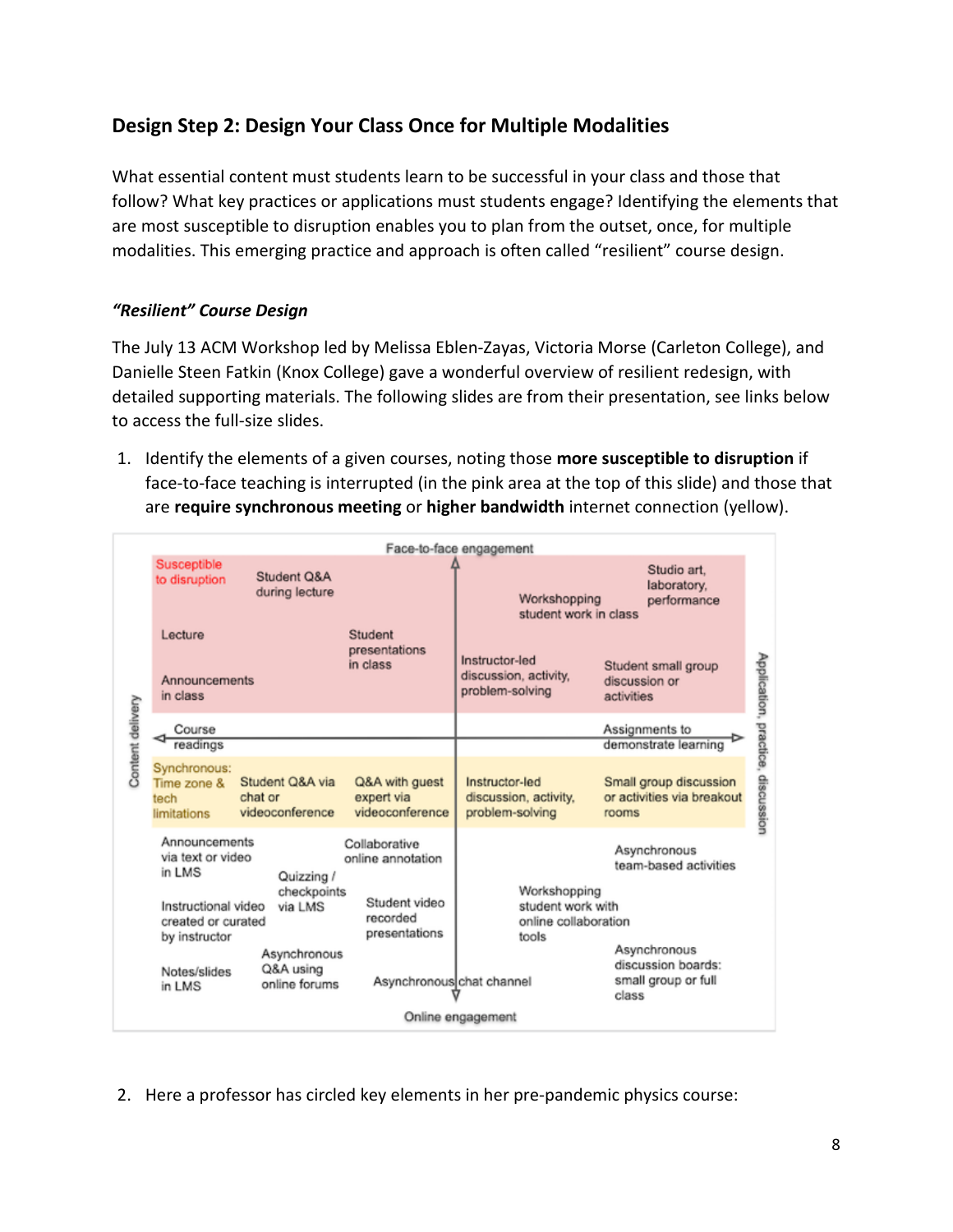

3. Here she has identified more resilient alternatives to achieve her course goals:

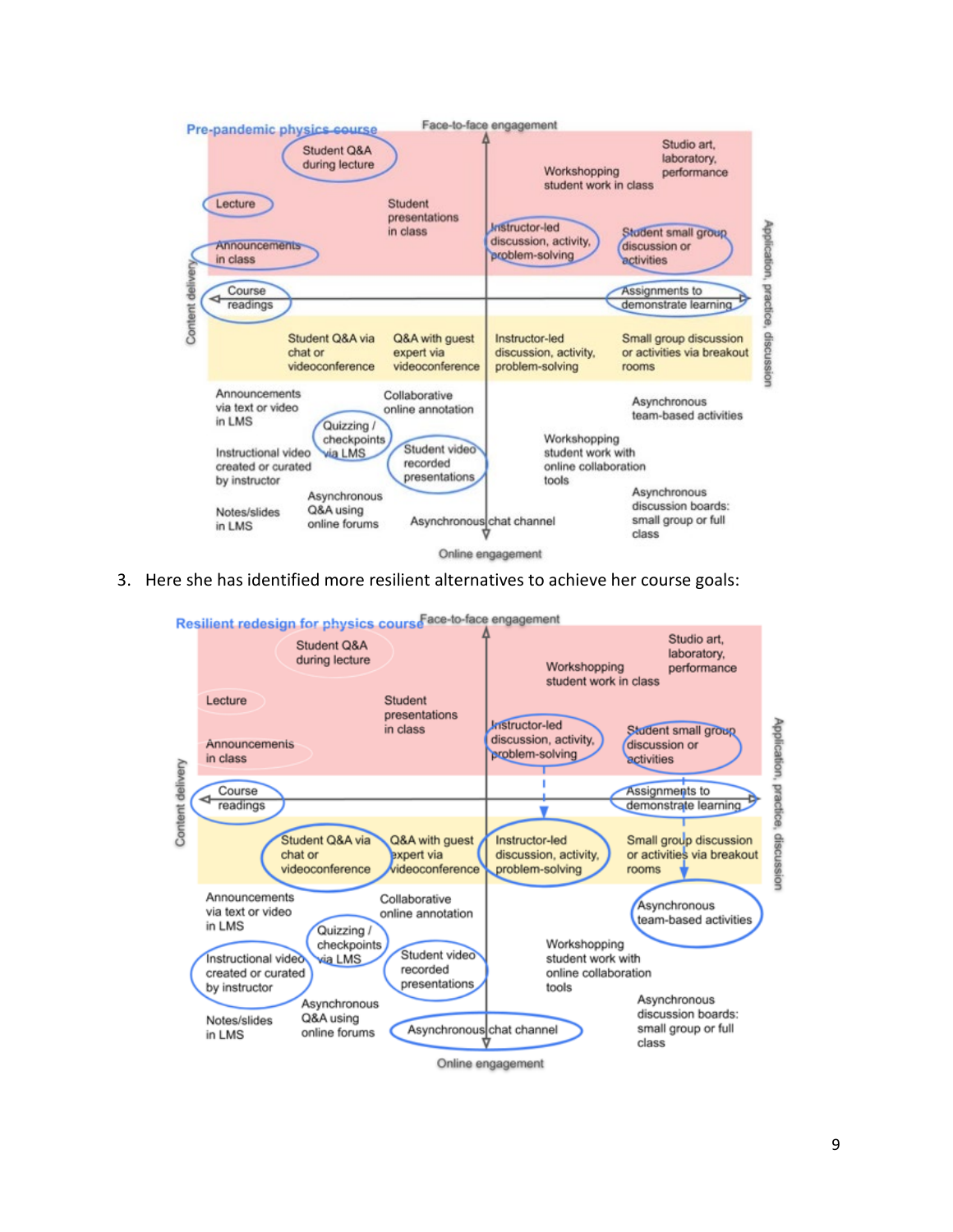The entire recorded presentation and all slides and handouts are available on th[e ACM Slack](https://join.slack.com/t/acmworkshops/signup)  [site.](https://join.slack.com/t/acmworkshops/signup) Use your CC email to join. You will find the password for each video recording adjacent to the link to the video in each of the weekly channels. This site is intended as a space on which ACM faculty and staff can add resource links, converse with each other, and otherwise create community around these topics.

We encourage you to join Slack and listen to the 60-minute presentation to be stepped through this course re-design. For those who have already done so, here are direct links to Eblen-Zayas, Morse, and Fakin's full slides and handouts, which are also available on the ACM Slack site.

[Design once for multiple modalities slide show](https://docs.google.com/presentation/d/1RXHhWZ1ubkCAYUCD50DITe9VKOOymerYSQozXwmiX5w/edit#slide=id.p)

## [Course design and weekly matrix planning template](https://docs.google.com/presentation/d/1utuXjmo29znwGrBqi4KxhwlhDKA3KLVsleJux2pPHdI/edit#slide=id.g8b4b91a78e_0_35)

## [Weekly plan and workload template](https://drive.google.com/file/d/1gL1HVVkJjp2FCj0YVkOV2VkMSACU1PkB/view)

For estimating student workload, see Rice'[s Workload Estimator](https://cte.rice.edu/workload#howcalculated) for references and underlying assumptions, and Wake Forest's [Estimator 2.0,](https://cat.wfu.edu/resources/tools/estimator2/) which builds on Rice's model and includes more elements used in online contexts.

The notion of key interactions is also part of the current conversations of "resilient pedagogy." See, for example, Hart-Davidson's ["Imagining a Resilient Pedagogy.](http://www.cal.msu.edu/about/longview/imagining-resilient-pedagogy)"

## **[Prepare Content Ahead of Time](https://docs.google.com/document/d/1Jbzn895N6GQKQo84yMS2_WYZehMq2ZbCu1p16NSPMmw/edit#heading=h.7fagz5dfbw51)**

To become as flexible as possible, prepare as much of your *content* ahead of time as you can, so it's ready and available for the students. This preparation would mean that your just-in-time teaching work during the block will be focused on the key *interactions*.

## **Note Regarding Synchronous & Asynchronous**

Some discussions have equated "synchronous" elements with *engagement* or *effective teaching* and "asynchronous" as lacking engagement or generally inferior. These generalizations obscure the need to give time and attention to building community and generating engagement *in any mode*. They also miss the value of designing your course to have a mix of synchronous and asynchronous elements.

Informal feedback gathered from students this spring suggests that CC students appreciated a wide range of synchronous and asynchronous course elements. Their concerns regarded courses with very little or no interaction with the professor and their classmates, as in large group Zoom sessions or dry discussion boards.

<span id="page-9-0"></span>Strong asynchronous elements that engage the rest of the class will enable you to closely engage smaller groups of students at a time. Additionally, a mix of asynchronous elements will support many students, especially those who benefit from increased flexibility concerning when and how they engage with course material, who may be in different time zones, or have lower bandwidth.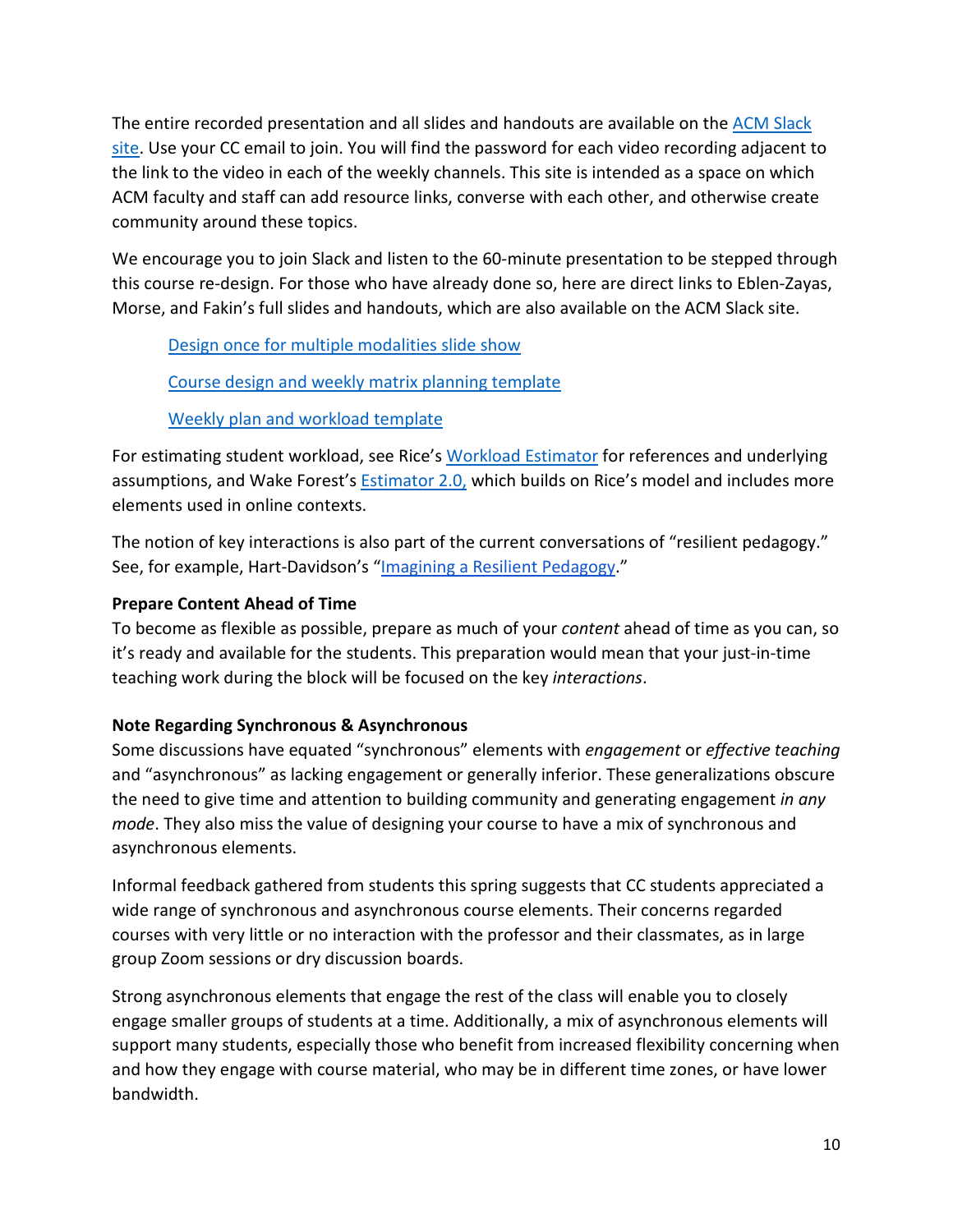## **Review Step 1: Review Your Class for Access & Equity**

Although you have built these considerations into your course design, once you have drafted the course, take time to review with these elements in focus. You might ask academic staff and faculty colleagues to review your course for equity and access and offer to do the same for other teaching colleagues.

Checklists etc.

- a. We offered some starting principles. Now review your course based on *your* guiding principles. Are these principles reflected throughout your course design?
- b. Use Michigan's CRLT [Inclusive Teaching Strategies Reflection,](https://cctigers-my.sharepoint.com/:b:/g/personal/jmurphy_coloradocollege_edu/ET1hRagIJTlDnb7TId2r4xYBIWmzeWkQ2p4kzINlmaQo-Q?e=m9Ugs7) Amherst'[s Syllabus Survey,](https://cctigers-my.sharepoint.com/:b:/g/personal/jmurphy_coloradocollege_edu/EfwtkqGiOhhLlOTOHiF43bEBzGTmsLfh1IjT7qIwi12wPA?e=SzrZVz) or something you have found or created, to review content, instructional practices, and interactions in your course design.
- c. Consideration for students engaging in classes from outside the US:
	- a. See CC's [Supporting International Students Abroad](https://www.coloradocollege.edu/other/coronavirus/docs/COVID19%20International%20Students%20and%20Distance%20Learning.pdf) document
	- b. The Association for Asian Studies has issued an important [Statement Regarding](https://www.asianstudies.org/aas-statement-regarding-remote-teaching-online-scholarship-safety-and-academic-freedom/?utm_source=AAS+Membership+Announcements&utm_campaign=e491fbfb70-EMAIL_CAMPAIGN_2020_07_23_07_05&utm_medium=email&utm_term=0_3fb6313949-e491fbfb70-70858583)  [Remote Teaching, Online Scholarship, Safety, and Academic Freedom](https://www.asianstudies.org/aas-statement-regarding-remote-teaching-online-scholarship-safety-and-academic-freedom/?utm_source=AAS+Membership+Announcements&utm_campaign=e491fbfb70-EMAIL_CAMPAIGN_2020_07_23_07_05&utm_medium=email&utm_term=0_3fb6313949-e491fbfb70-70858583)
- d. Review CC's [Accessibility online](https://www.coloradocollege.edu/other/facultydevelopment/resources/Accessibility%20for%20CC%20Online%20Courses.pdf) recommendations.
- e. Review ACUE's [Inclusive Teaching Practices Toolkit](https://acue.org/inclusive-teaching-practices-toolkit/)
- f. What challenging discussions might you anticipate in your course, given the course content and the moment in which we are teaching and living? Consider a framework such as [this one](https://cft.vanderbilt.edu/guides-sub-pages/difficult-dialogues/) for difficult dialogues in teaching.

Templates and handouts to gather information from and share information with students

- a. Consider whether and how you might use the [Pre-Course Tech Survey](https://canvas.coloradocollege.edu/accounts/1/external_tools/211?launch_type=global_navigation) in Canvas. (You will need to log in to Canvas to access these resources. Also note that once the survey is added to your own course, you can edit the questions to reflect the mode in which your course will be delivered. Instructions for adding the survey to your course are [here.](https://vimeo.com/manage/400021629/general)
- b. Consider whether and how you will invite early feedback and reflection from your students. You might use this [Week 1 Check-In Survey](https://canvas.coloradocollege.edu/courses/32133/external_tools/211?launch_type=quiz_menu&quizzes%5B%5D=5003) in Canvas (clic[k here](https://vimeo.com/430078023) for an overview of how to import content into your class from Canvas Commons)
- c. We've heard that it would be useful to have a template for giving students information for CC support resources. We are working with colleagues to get this updated for Fall 2020. See Resources for Students on the Colket Center website [here.](https://www.coloradocollege.edu/offices/colketcenter/resources-for-students.html) See also CC's [Support Services for Students.](https://www.coloradocollege.edu/lifeatcc/support/)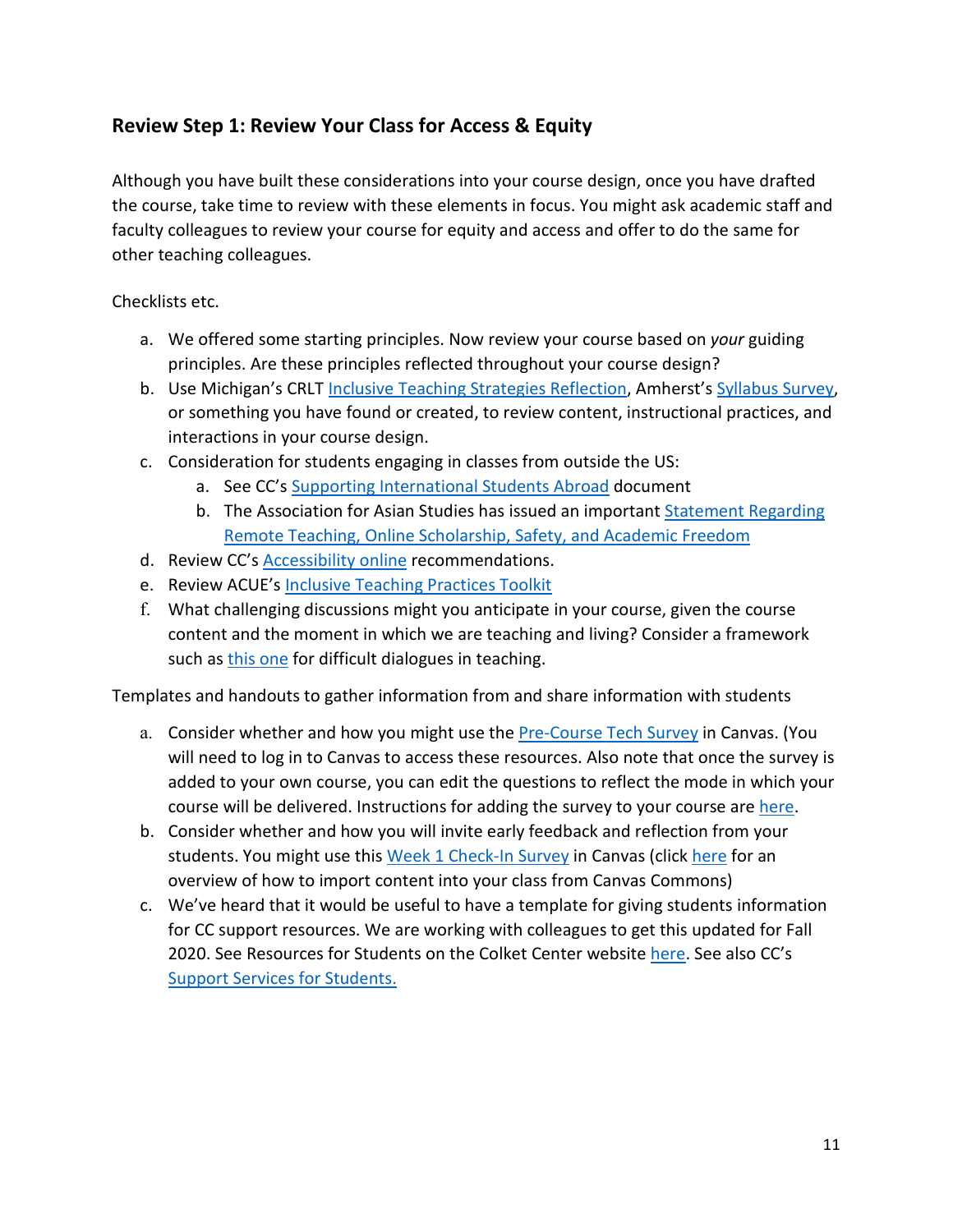## <span id="page-11-1"></span><span id="page-11-0"></span>**Review Step 2: Determine Space Constraints for any In-Person Elements (See also Appendix C: Social Distancing Classrooms)**

Classrooms will be taped off according to state guidelines for physical distancing. The number of students permitted in each room will vary by the size of the classroom space. Faculty should plan to break larger classes with in-person components into cohorts to meet inside their assigned classroom spaces. Duration of inperson class meetings increases the risk of transmission. From the [CDC:](https://www.cdc.gov/coronavirus/2019-ncov/community/large-events/considerations-for-events-gatherings.html) "The *more people* an individual interacts with at a gathering and the longer that interaction lasts, the higher the potential risk of becoming infected with COVID-19 and COVID-19 spreading."



Teaching spaces will be coordinated by

departments/programs and the Registrar's Office with the oversight of Vice Provost Pedro de Araujo and Associate Dean Andrea Bruder. If as a department you would like to request to reserve "traditional" department spaces, please contact the Registrar's Office.

- Small classes should be scheduled in appropriately sized classrooms so that larger classrooms may be used to accommodate larger classes.
- Departments should notify the Registrar's Office of additional space needs, including space needs for non-traditional classroom space for large classes, unmet space needs, etc.
- The Registrar's Office will assign classrooms accordingly, keeping in mind building occupancy.
- The Registrar's Office will work with departments to adjust schedules and classroom assignments as necessary.

Departments and programs will want to limit cross-program exposure for both students and faculty-staff working in their spaces and buildings. Having programs and departments and the teaching faculty be flexible as to the start-stop times, and break times, of their classes will be paramount. We would ask all of our colleagues, in this collective spirit, to work as an empathetic group to understand the differing demands of colleagues during the day. (**The "9 noon" orthodoxy will not be sustainable during at least the 2020-21 academic year and summer 2021**.)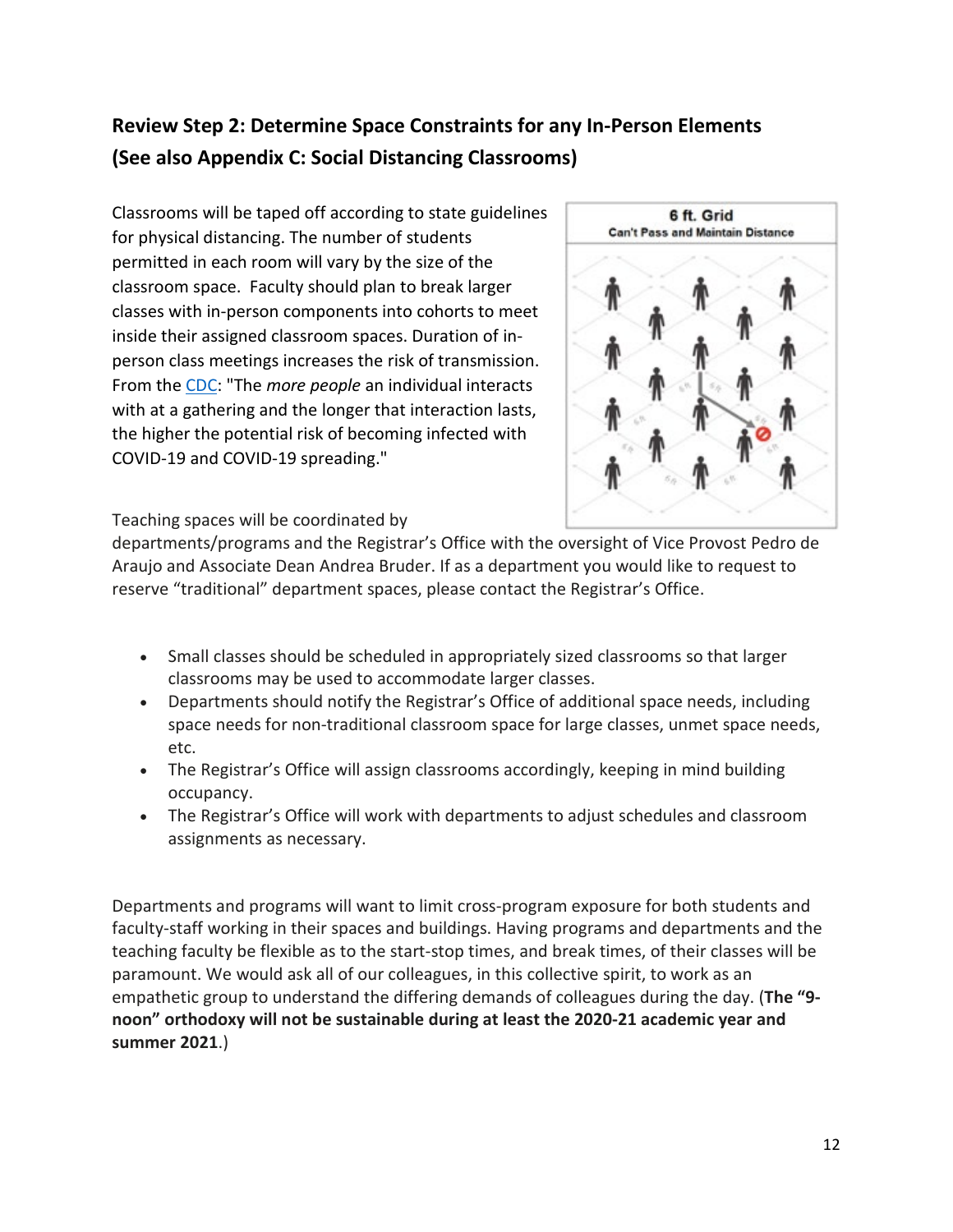Directors and Chairs are encouraged to collaborate with the Registrar's Office to coordinate spaces, numbers of classes in each space, and break times during any given block—especially during high demand blocks for Hybrid or In-person blocks. Faculty should consider alternating days (Tues-Thurs or M-W-F) to accommodate for the highest priority academic spaces.

Once the add/drop period has passed, classroom space will be assigned by space needs (input needed from each instructor on how many hours, what days, needed facilities) and enrollment. Once classrooms are assigned, the classroom size determines the "cap" on the class. Lab and specialty classroom space will be assigned to the appropriate classes. Some of these spaces should not be used for other classes for safety reasons (chemistry lab etc.).

Instructors should keep in mind and implement the following:

- new occupancy limits for social distancing requirements;
- a 30-minute cleaning period between class periods for cleaning, arriving, and leaving;
- staggered start times to reduce traffic in hallways and staircases;
- use of the 6ft grid in classrooms (following El Paso County Health recommendations), providing students do not linger in others' 6ft. spaces while entering or leaving the classroom.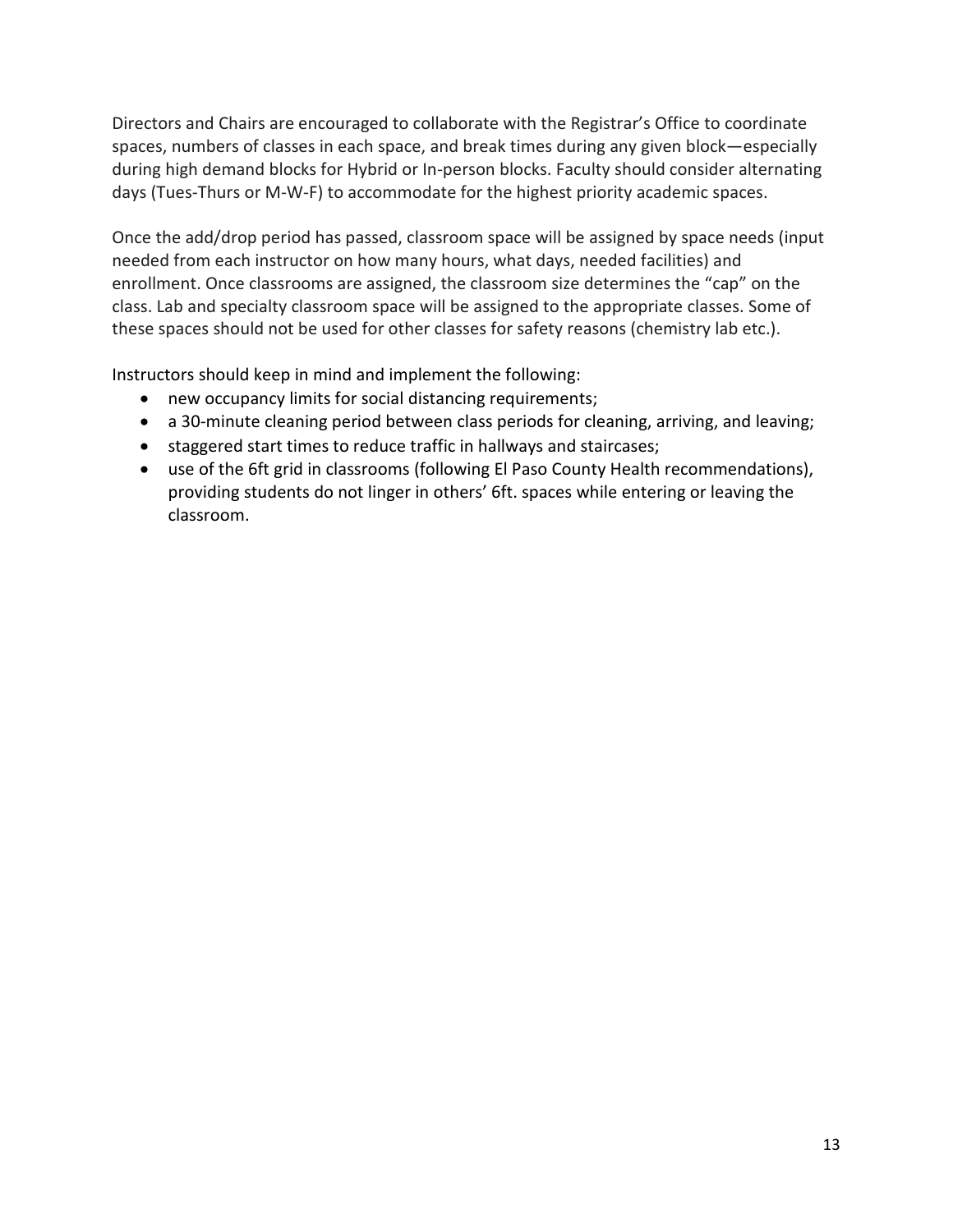## **Review Step 3: Review Your Contingency Plans (See [Appendix A\)](#page-13-0)**

- a. How might you work with a student in your course who needs to self-isolate during the block?
- b. What will you do should you become concerned about a student's wellbeing?
- c. What plans do you have should the College need to pivot to fully remote instruction?
- d. What plans do you have should *you* need to self-isolate?
- e. What plans do you have should you be unable to continue teaching during a block?
- f. What could you do when concerned about your own or a colleague's wellbeing?

<span id="page-13-0"></span>Some of these questions you'll be able to answer for your own course. Many involve working with your chair and colleagues in your department and program. If you have questions, faculty and staff colleagues across campus would welcome discussing possibilities.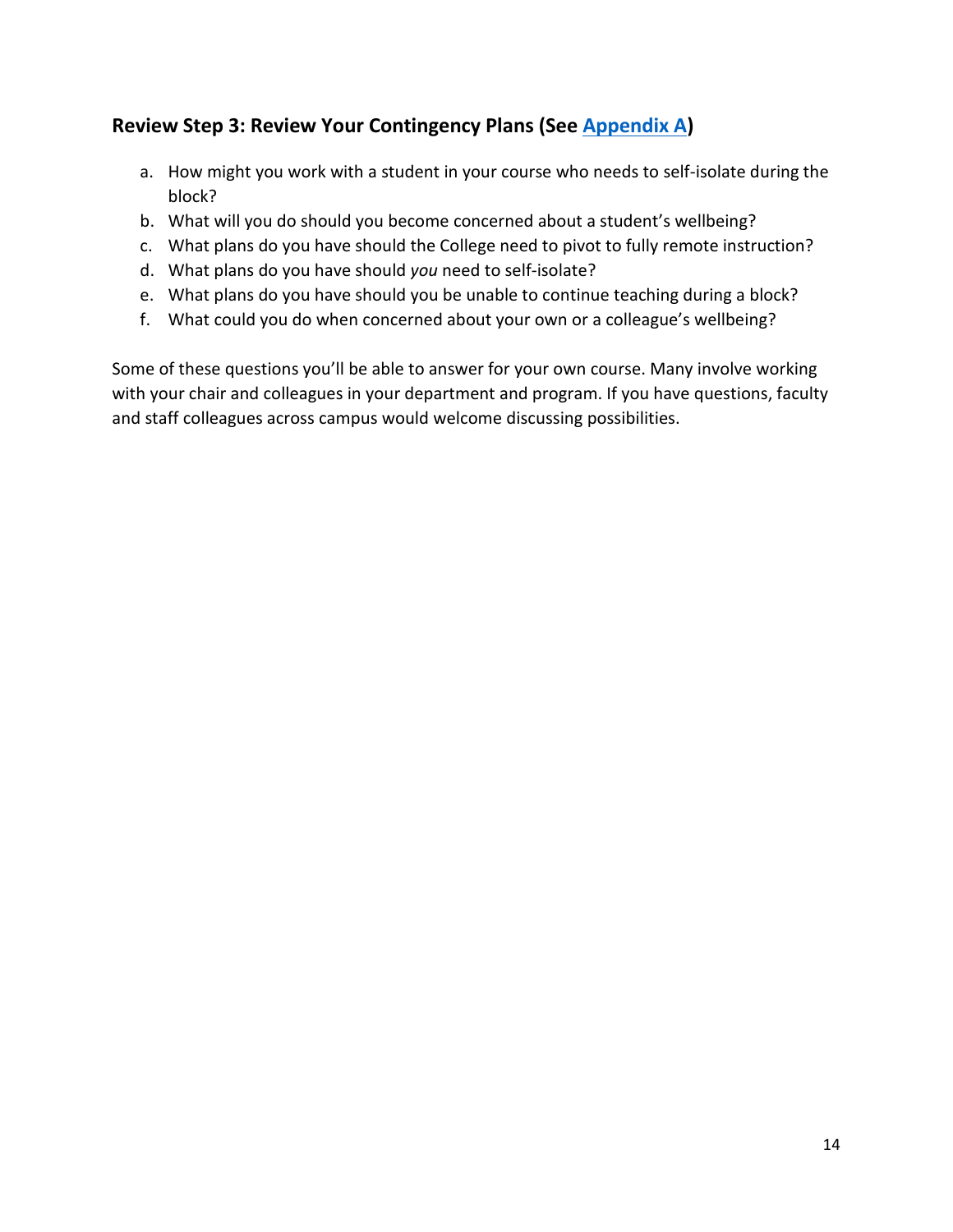## **Appendix A: Colorado College Health Protocols for Course Design Planning**

Final written protocols will be shared with the campus by the end of July. Please understand that these guidelines therefore are subject to change, but they represent current campus thinking. Because these protocols will be so central to course planning, we appreciate that the Testing, Treatment & Response Working Group has given these as a starting point.

For Colorado health orders, visit [https://covid19.colorado.gov/.](https://covid19.colorado.gov/) For El Paso County health orders, visi[t https://www.elpasocountyhealth.org/.](https://www.elpasocountyhealth.org/)

## **DEFINITIONS**

- **QUARANTINE** separates and restricts the movement of people who were exposed to a contagious disease to see if they become sick.
	- o **Quarantine:** Any CC community member who is identified through contact tracing as having been exposed to COVID-19 patients will be required by the college or public health authority to separate themselves from other members of the community for 14 days from the last date of exposure.
- **ISOLATION** separates sick people with a contagious disease from people who are not sick.
	- o **Self-isolation:** CC community members are asked to voluntarily isolate themselves from other community members if they experience any symptoms associated with COVID-19 (such as fever, cough, sore throat, or shortness of breath). Such isolation is achieved for example, by the ill community member not attending class, not reporting to work, or not dining in communal spaces. Those community members experiencing symptoms are also asked to contact their medical provider to consult regarding need for testing or treatment. Students are encouraged to notify [msantos@coloradocollege.edu.](mailto:msantos@coloradocollege.edu) For students living on campus, this notification will initiate the process of meal delivery, as well as other check-in conducted by the contact tracing team. Employees who require self-isolation and miss work must notify [msantos@coloradocollege.edu](mailto:msantos@coloradocollege.edu) as well as their supervisor of their absence.
	- o **Mandatory Isolation:** Any CC community members who test positive for COVID-19 will be required by the college or public health authority to isolate from others for at least 10 days *and* until symptoms clear.

## **CLASSROOM PROTOCOLS** *(as of July 10, 2020)*

- **1. Class format flexibility**: Faculty who prefer to teach remotely, for whatever reason, may do so. The school must accommodate all choices to its best possible ability, guided by strict adherence to the principle of equity. Faculty are encouraged to conduct office hours remotely.
- **2. Materials**: Required prevention materials for each class: masks, sanitizer, wipes. Building administrators and department assistants will keep a store of spare masks and a thermometer for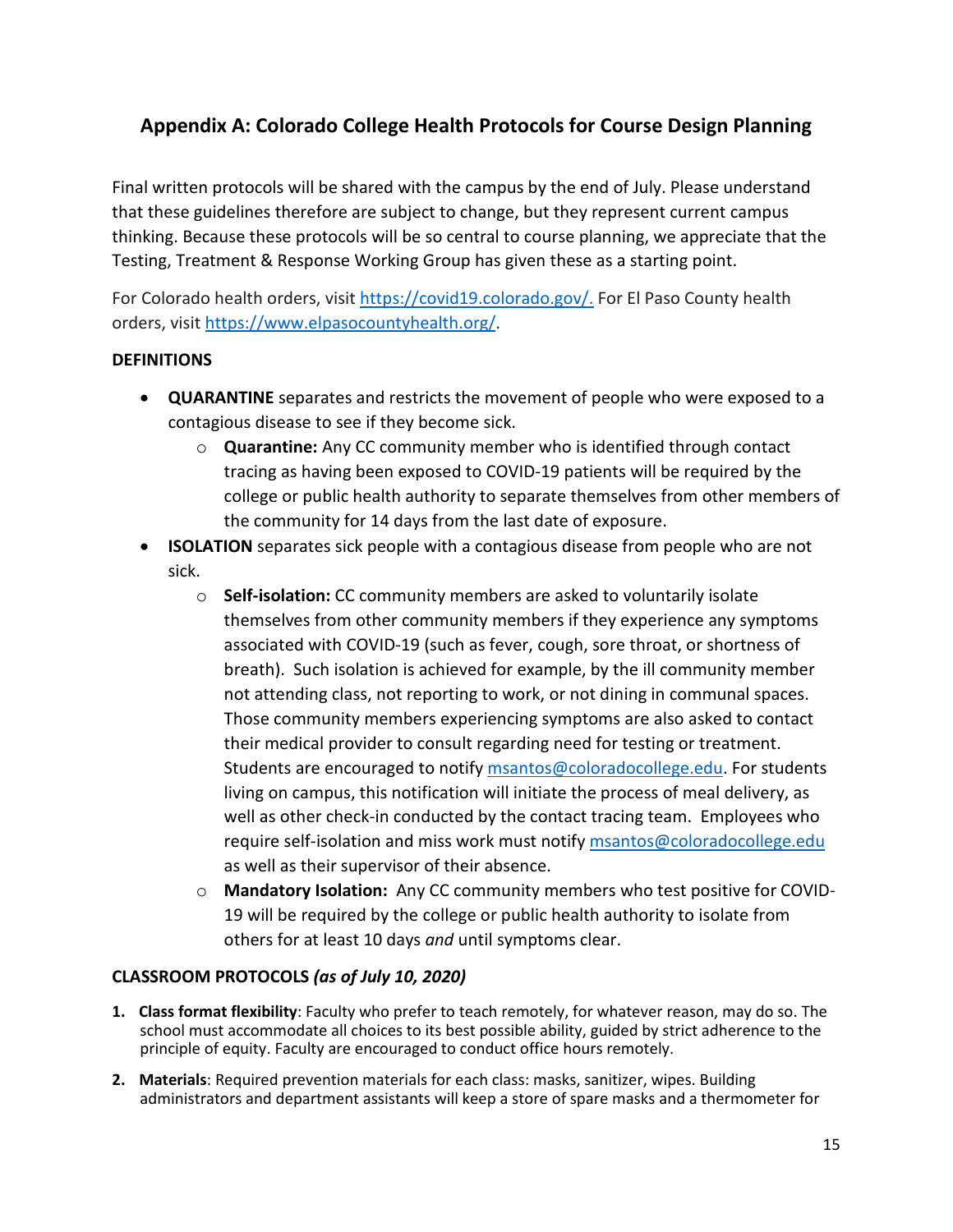students**/**faculty/staff caught without. Facilities must ensure adequate HVAC or other forms of ventilation. Faculty will be allowed to obtain a desk mounted Plexiglas shield should they desire one. Each classroom should have accessible power outlets for student computers, microphone and amplification capabilities as well as Wi-Fi for students who are self-isolating to access effectively. Accommodations will be made where needed through coordination between students, faculty, and Accessibility Resources.

- **3. Honor system for symptom reporting and self-isolation**: Everyone in the CC community is expected to self-isolate and get tested if they have any COVID-19 symptoms or upon discovering that there is a reasonable chance that they have been recently exposed to someone with COVID-19.
- **4. Masks to be worn at all times:** Students without masks are required to get one before entering class. Exemptions/accommodations for those with accessibility needs and/or reasonable pedagogical needs will be made *providing* the instructor maintains reasonable safety.
- **5. Cleaning classroom space**: Faculty and students are responsible for cleaning their personal space upon entry and exit. Students should think of their desk and chair as "intellectual gym equipment"- wipe it down before and after use!
- **6. Entering and exiting the class:** Classes can be organized on a 6ft grid. Faculty and students should cooperate carefully to maintain the social distance of 6ft minimum. Students may come and go as they please in the classroom provided they wear their mask and do not linger in the personal space of classmates and others on entering or leaving the room.
- **7. Tracking:** Instructors should keep a clear record of who attends in person class meetings, including seating arrangements. A simple photograph of the class seating arrangement each day should suffice.
- **8. Professional Courtesy**: Professors will likely share their classrooms with other classes over the day and so should follow classic academic guidelines/courtesies used elsewhere: before leaving they should ensure a reasonably clean space, that desks are to stay in place and all facing forward, that instructional boards wiped blank, and that teaching materials are removed. The same should hold for students working in the library and other common study spaces.
- **9.** Individual students or student groups not associated with a particular class are **not permitted to use classroom space** without explicit permission from the faculty member/department using that room.

#### **STUDENTS**

#### **If a student is exposed to COVID-19 during your course:**

- The student will be asked to **quarantine.**
	- $\circ$  Any CC community member who is identified through contact tracing as having been exposed to COVID-19 patients will be required by the college or public health authority to separate themselves from other members of the community for 14 days from the last date of exposure. Consider explaining on your syllabus whether and how students who are self-isolating might continue to complete the course.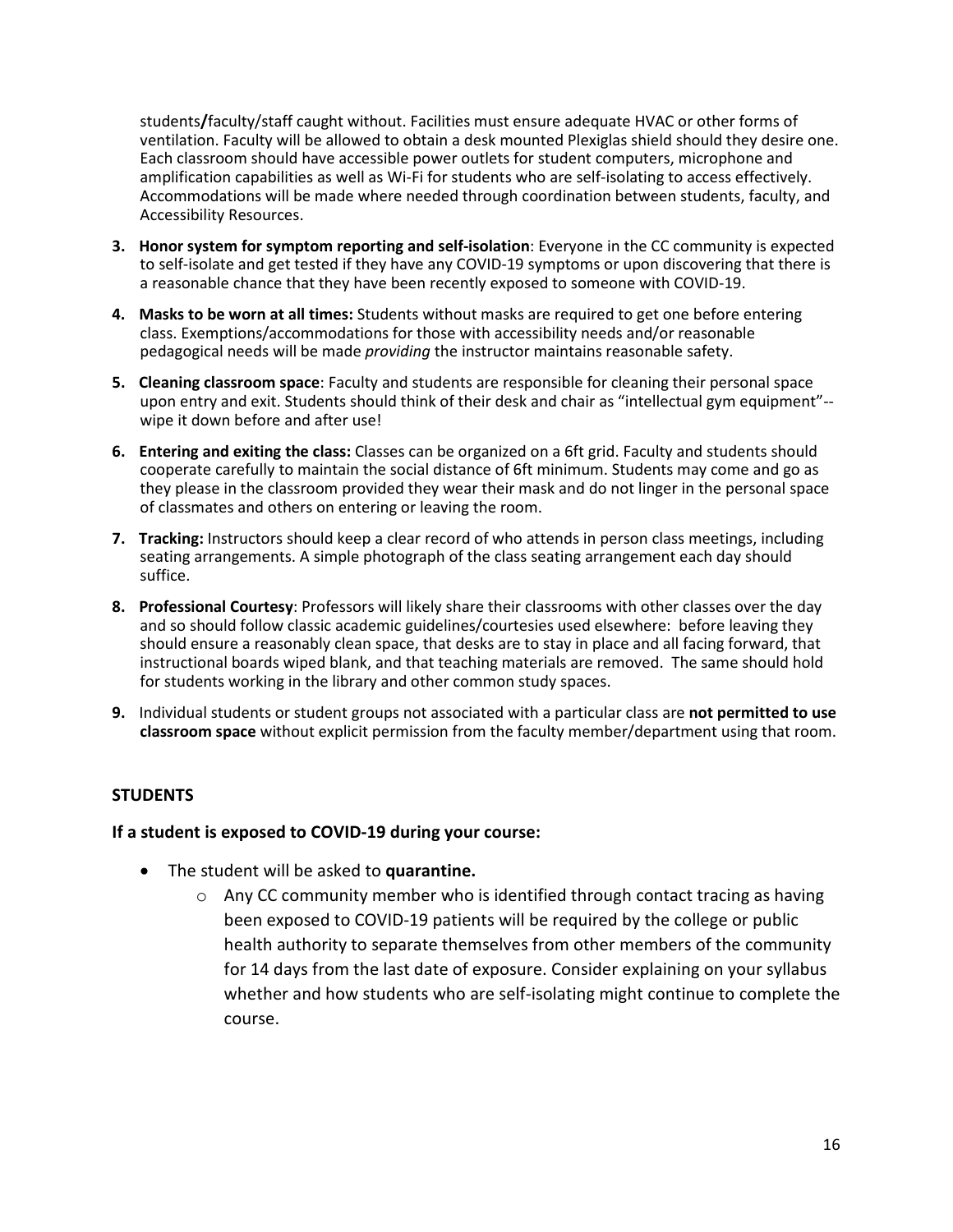## **If a student has COVID-19 symptoms during your course:**

- The student will be asked to **self-isolate.** If a student has not tested positive but needs to self-isolate during your course, consider explaining on your syllabus whether and how students who are self-isolating might continue to complete the course, should their health permit.
	- o CC community members are asked to **voluntarily self-isolate** from other community members if they experience any symptoms associated with COVID-19 (such as fever, cough, sore throat, or shortness of breath).
		- Such isolation is achieved, for example, by the ill community member not attending class, not reporting to work, or not dining in communal spaces.
		- **Those community members experiencing symptoms are also asked to** contact their medical provider to consult regarding need for testing or treatment.
		- Students are encouraged to notify [msantos@coloradocollege.edu.](mailto:msantos@coloradocollege.edu) For students living on campus, this notification will initiate the process of meal delivery, as well as other check-in conducted by the contact tracing team.
		- **Symptomatic students will work with faculty and College resources,** following our current student illness guidelines to arrange to complete coursework if desired or to drop the course as needed.

## **If a student tests positive for COVID-19 during your course:**

- The student will be asked to **begin mandatory isolation.** You should consider explaining on your syllabus whether and how students who test positive and enter mandatory isolation might continue to complete the course, should their health permit.
	- $\circ$  Any CC community member who tests positive for COVID-19 will be required by the college or public health authority to isolate from others for at least 10 days and until symptoms clear.
	- o The need for quarantine of the remaining members of the class will be determined by the CC contact tracing team in collaboration with the El Paso County Department of Public Health. Typically only close contacts are required to quarantine. The CDC defines close contacts as those who have interacted with a COVID-19 positive person for more than 15 minutes at a distance under six feet.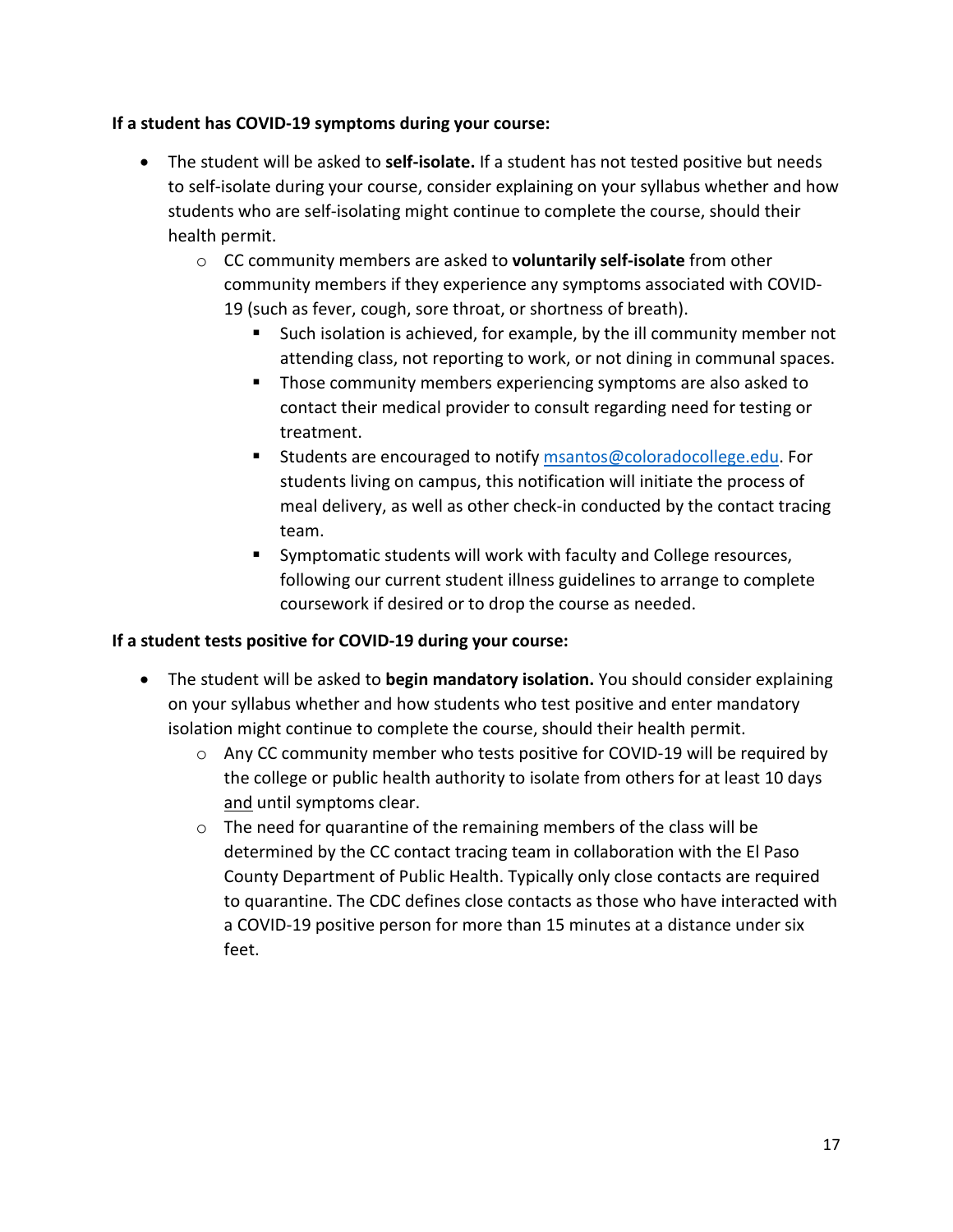## **FACULTY**

## **If as a faculty member you are exposed to COVID-19 during your course:**

- You should **quarantine.**
	- $\circ$  Any CC community member who is identified through contact tracing as having been exposed to COVID-19 patients will be required by the college or public health authority to separate themselves from other members of the community for 14 days from the last date of exposure.
	- $\circ$  Whether you continue to teach or not depends on how well you are and what other care responsibilities you have for family and friends.

## **If as a faculty member you have COVID-19 symptoms during a course you are teaching:**

- You should **self-isolate and move your course to Fully Remote mode.**
	- o CC community members are asked to **voluntarily self-isolate** from other community members if they experience any symptoms associated with COVID-19 (such as fever, cough, sore throat, or shortness of breath).
		- Such isolation is achieved, for example, by the ill community member not attending class, not reporting to work, or not dining in communal spaces.
		- **Those community members experiencing symptoms are also asked to** contact their medical provider to consult regarding need for testing or treatment.
		- Symptomatic faculty will work with the Academic Dean's Office and College resources to discuss options for canceling or continuing to teach your course, as appropriate.

## **If as a faculty member you test positive for COVID-19 during a course you are teaching:**

- The faculty member will **begin mandatory isolation.** Consider explaining on your syllabus whether and how students know the conditions under which you would not be able to continue teaching the course, should your health initially permit you to continue.
	- $\circ$  Any CC community member who tests positive for COVID-19 will be required by the college or public health authority to isolate from others for at least 10 days and until symptoms clear.
	- o The need for quarantine of the remaining members of the class will be determined by the CC contact tracing team in collaboration with the El Paso County Department of Public Health. Typically, only close contacts are required to quarantine. The CDC defines close contacts as those who have interacted with a COVID-19 positive person for more than 15 minutes at a distance under six feet.

## **FMLA Coverage**

*For matters related to the Family Medical Leave Act, please consult:* <https://www.coloradocollege.edu/offices/humanresources/benefits/leave/family-medical-leave.html>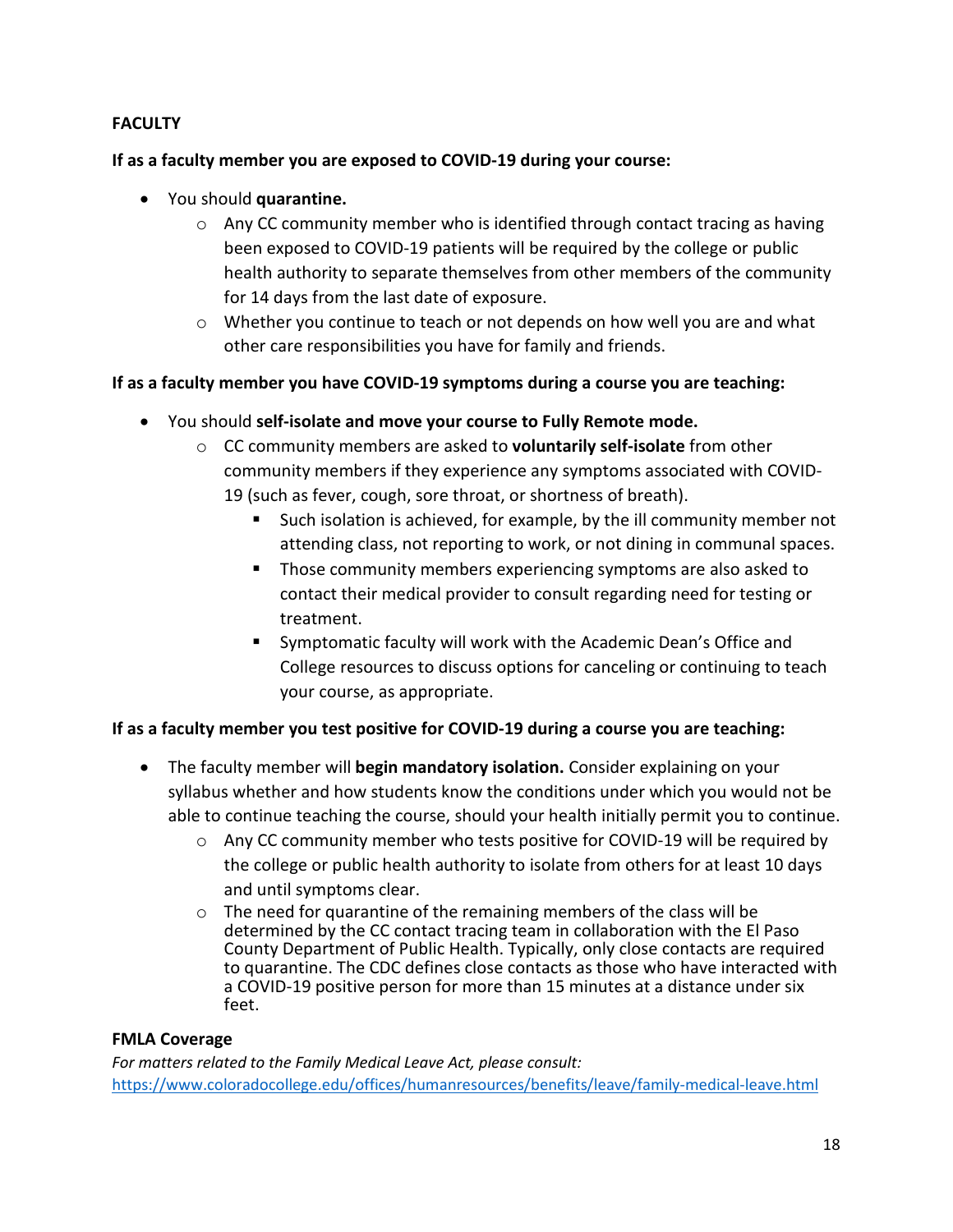## **Appendix B: Recommended Resources**

#### <span id="page-18-0"></span>**Starting Points**

This handbook and …

CC Online course design checklist [\(link\)](https://cctigers-my.sharepoint.com/:b:/g/personal/jmurphy_coloradocollege_edu/EfKoqqS1M-BPhFVClhzdzlYB5URLhMlx_u2zu1fdYIdl8Q?e=UJmmRQ)

CC Designing an equitable online course [\(link\)](https://cctigers-my.sharepoint.com/:w:/g/personal/jmurphy_coloradocollege_edu/ETRI5SxZTNFFlrAzEhr4rVwBy63RqV-OIOm9AVBfhBqwRA?e=W5QSYa)

Software/platforms available for CC online and hybrid courses [\(link\)](https://cctigers-my.sharepoint.com/:w:/g/personal/jgolightly_coloradocollege_edu/ES2AEAQo_NJNrL2iUQGa26UBRfQi4oHQujWLc2Nx4raVoQ?e=cK2yeI)

These and a few other files are on the Crown website [here](https://www.coloradocollege.edu/other/facultydevelopment/resources-for-distance-teaching.html)

Many more resources are available on the Canvas course developed for the Transition to Remote in 7/8/A/B. Self-enroll with this link: <https://canvas.coloradocollege.edu/enroll/8WR4YD>

**Recommended Resources (CC and other institutions)**

*Antiracism Resources*

Colorado College's [Antiracism Initiative Webpage](https://www.coloradocollege.edu/other/antiracism-initiative/)

Dr. Peony Fhagen, Senior Associate Dean for Equity, Inclusion, and Faculty Development, [pfhagen@coloradocollege.edu,](mailto:pfhagen@coloradocollege.edu) (719) 389-6069

Rosalie Rodriguez, Senior Associate Dean of Students and Director of the Butler Center, [rrodriguez@coloradocollege.edu,](mailto:rrodriguez@coloradocollege.edu) (719) 389-6169

[The Butler Center,](https://www.coloradocollege.edu/offices/butlercenter/) [butlercenter@coloradocollege.edu,](mailto:butlercenter@coloradocollege.edu) (719) 389-6338

[Office of Human Resources, Colorado College—](https://www.coloradocollege.edu/offices/humanresources/)We are committed to the well-being of our employees. We recognize that BIPOC members of our community may be experiencing trauma related to the recent acts of racism and violence that resulted in the deaths of George Floyd, Ahmaud Arbery, and Breonna Taylor. We want to prioritize our employees' physical and mental health and we hope [these resources](https://www.coloradocollege.edu/offices/humanresources/coping-with-racial-trauma.html) will be helpful.

[The Collaborative for Community Engagement, Colorado College](https://www.coloradocollege.edu/offices/cce/)[—resource document](https://coloradocollege.us8.list-manage.com/track/click?u=a2ffa14c4a3c79ddcc1b20faa&id=045bc83e99&e=671beae29d) containing ideas for remote engagement and learning, including ways to support those most affected by the COVID-19 pandemic and ways to engage with antiracist work. This is a living document, so more resources are being added each week.

[Antiracist Resources for 2020-21 Teaching,](https://antiracistresources.hcommons.org/) Compiled by the MLA

[Becoming an Anti-Racist Educator](https://wheatoncollege.edu/academics/special-projects-initiatives/center-for-collaborative-teaching-and-learning/anti-racist-educator/) Wheaton College, Massachusetts

[Inclusive Teaching Practices Toolkit,](https://acue.org/inclusive-teaching-practices-toolkit/?utm_source=ACUE+Community&utm_campaign=33f74e0cb7-EMAIL_CAMPAIGN_2020_07_23&utm_medium=email&utm_term=0_b39ffec948-33f74e0cb7-95944177) ACUE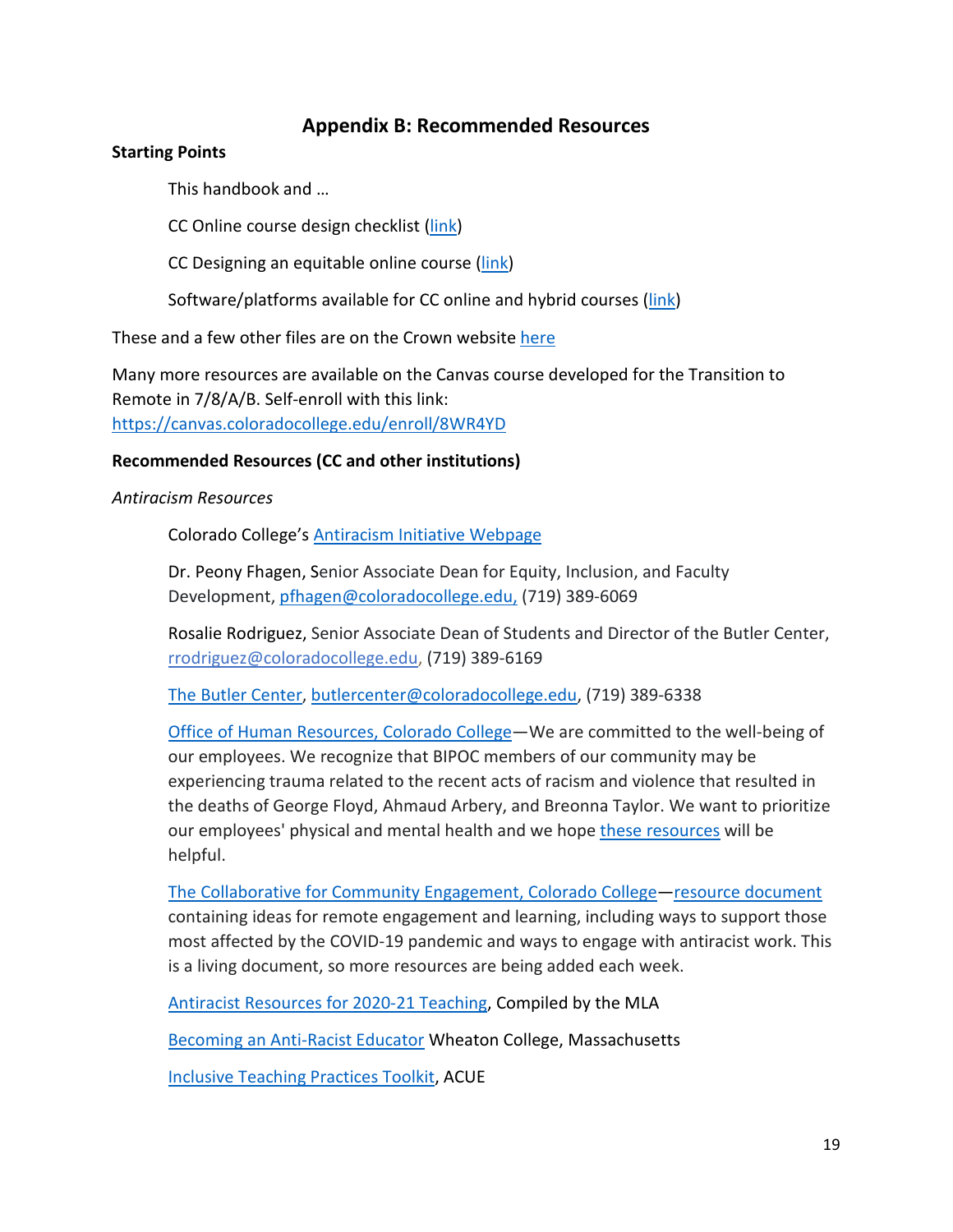#### *Trauma-Informed Resources*

[Colorado College's Wellness and Mental Health Resources—](https://www.coloradocollege.edu/other/coronavirus/wellness-mental-health.html)Resources for wellness during the coronavirus pandemic

[Inside Higher Ed—](https://www.insidehighered.com/advice/2020/06/03/seven-recommendations-helping-students-thrive-times-trauma)7 Steps for Helpings Student Thrive in Times of Trauma

[Education Northwest—](https://educationnorthwest.org/sites/default/files/resources/trauma-informed-practices-postsecondary-508.pdf)Trauma-Informed Practices for Postsecondary Education

### *Online Course Design Resources*

ACUE-Online teaching toolkit with six elements

[Asynchronous Strategies for Inclusive Teaching](https://www.brown.edu/sheridan/asynchronous-strategies-inclusive-teaching) from Brown U's Center for Teaching and Learning

[Asynchronous Learning: Definition, Benefits, and Example Activities](https://www.schoology.com/blog/asynchronous-learning-definition-benefits-and-example-activities) from Schoology (a commercial website)

[Open Pedagogy—](http://openpedagogy.org/)collection of examples and essays demonstrating approaches to learner-driven education that ["enable students to shape the public knowledge](http://openpedagogy.org/open-pedagogy/)  [commons.](http://openpedagogy.org/open-pedagogy/)"

[Online Teaching guides—](https://onlineteaching.umich.edu/)University of Michigan's Center for Academic Innovation produced this series. A [MOOC on resilient teaching](https://www.coursera.org/learn/resilient-teaching-through-times-of-crisis/) is now available to anyone as well.

[MIT Open—](https://open.mit.edu/)an ongoing collection of resources, videos, tips and posts about online, remote and hybrid teaching and learning.

William & Mary blog-10 ways to overcome barriers to student engagement online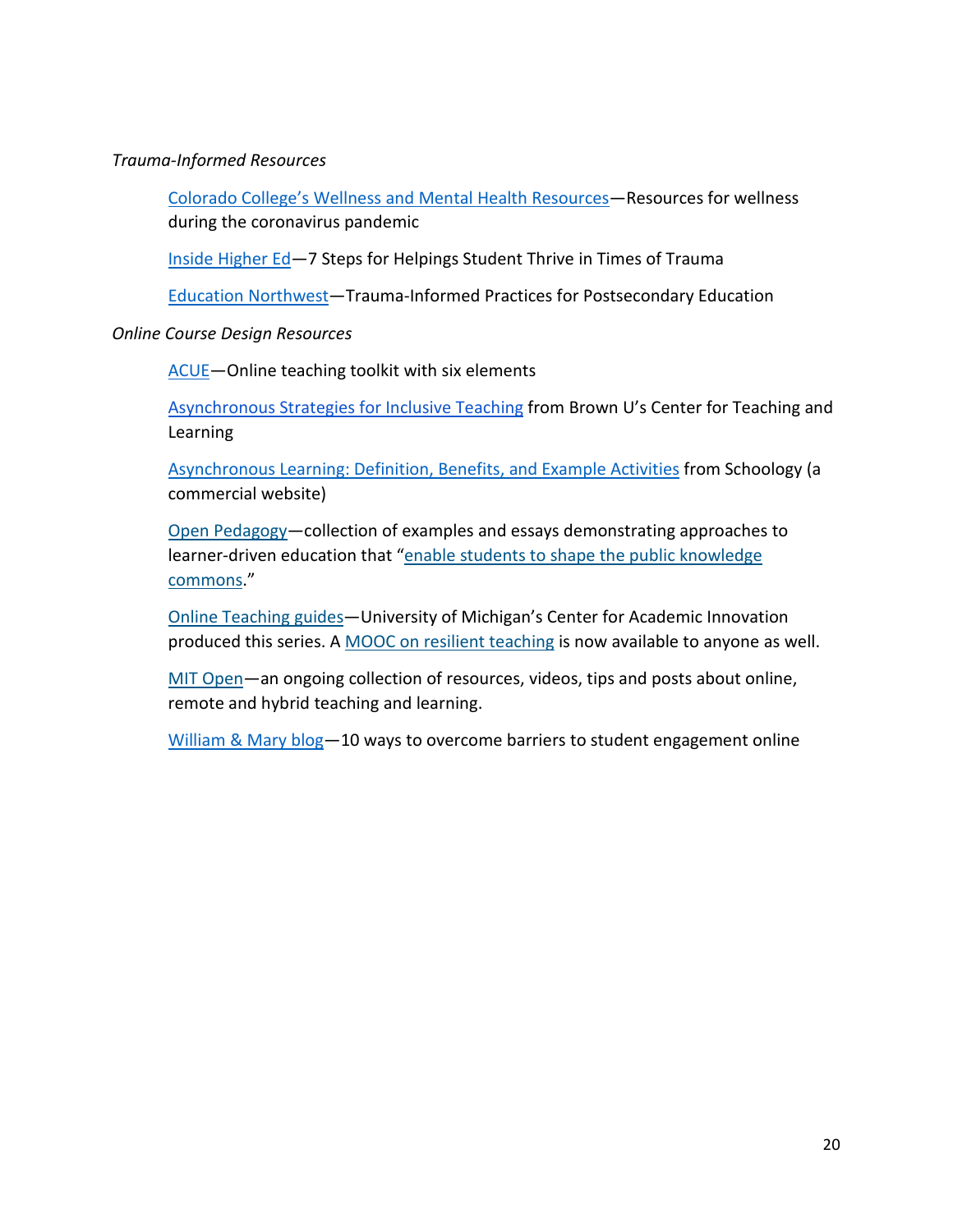## **Appendix C: Social Distancing in the Classroom**

<span id="page-20-0"></span>To properly set up social distance in classrooms, there are two Social Distancing Space Calculation models provided through Colorado Department of Public Health & Environment (CDPHE) – a 6 ft. grid and a 12 ft. grid.



Using the 6 ft. grid allows for anywhere from 10 to 20+ students per classroom depending on the classroom size. For example:

A classroom at 355 sq. ft. would allow for 9 students

A classroom at 550 sq. ft. would allow for 14 students

A classroom at 725 sq. ft. would allow for 20 students

Using the 12 ft. grid slows for anywhere from 2 to 5+ students per classroom depending on the classroom size. For example:

A classroom at 355 sq. ft. would allow for 2 students

A classroom at 550 sq. ft. would allow for 3 students

A classroom at 725 sq. ft. would allow 5 students

This does not take into account leaving space at the front of the room for a professor to stand and lecture. With a 6 ft. distance buffer, a Plexiglas barrier (and mask use) may be required between the lecturer and the student audience. With a 12 ft. distance buffer, no barriers (and no mask use) would be needed but that takes quite a bit of space out of the seating square footage. If/when we get to that point, we can calculate actual student number per specific room once those grids and lecturer space areas are determined.

To accommodate classes of 18+ students, we will need spaces at approx. 650 sq. ft. (plus space for lecturer) in the 6 ft. grid model OR 2,590 sq. ft. (plus space for lecturer) in the 12 ft. grid model.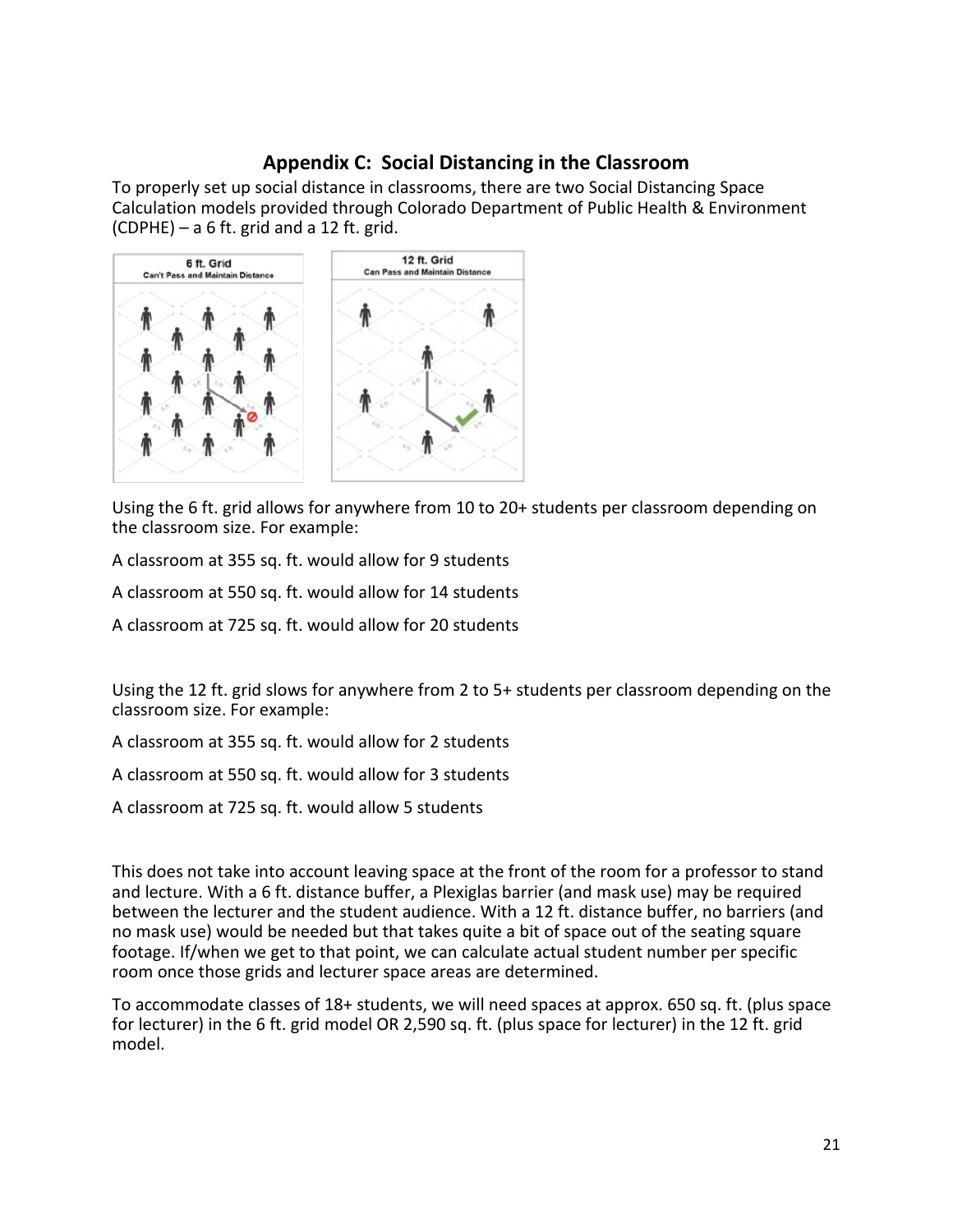On campus, we have no classrooms at 2,590 sq. ft. or above. We have approximately 50 classroom spaces on campus that are over 650 sq. ft. (numbers are very approximate!)

- Armstrong  $-6$
- Barnes 6
- Cornerstone  $-3$
- $\bullet$  Cossit 1
- $\bullet$  El Pomar 3
- $\bullet$  Olin Annex 1
- $\bullet$  Olin Hall 5
- Packard  $-7$
- $\bullet$  Palmer 12
- Tutt Science 7

We have identified other spaces **on** campus that could be used as classroom space as follows:

- Bemis Great Hall (2544 sq. ft.)
- Taylor Theater (2325 sq. ft.)
- Bemis Lounge (1347 sq. ft.)
- Loomis Lounge (2333 sq. ft.)
- Loomis Classroom (857 sq. ft.)
- McHugh Commons in JLK (2015 sq. ft.)
- South Commons (2123 sq. ft.)
- South Lobby/Study Area (approx. 1800 sq. ft.)
- Hybl Classroom (707 sq. ft.)
- Hybl Main Level (1739 sq. ft.)
- Lennox Basement Classroom (1056 sq. ft.)
- Shove Chapel (4825 sq. ft.)
- Armstrong Great Hall (3275 sq. ft.)
- Morhman Theatre (6219 sq. ft.)
- Max Kade Theatre (1671 sq. ft.) under construction not sure of completion date
- Cossit Gym (4640 sq. ft.)
- Cossit Dance Studio North (1850 sq. ft.)
- Cossit Dance Studio South (1522 sq. ft.)
- Cornerstone Main space (4484 sq. ft.)
- Celeste Theatre (5156 sq. ft.)
- Cornerstone Studio A (2661 sq. ft.)
- Cornerstone Studio B (1960 sq. ft.)
- Cornerstone Screening Room (1680 sq. ft.)
- Cornerstone IDEA Space (1408 sq. ft.)
- Mathias Lobby (1550 sq. ft.)
- Packard Performance Hall (2715 sq. ft.)
- Gates Commons Palmer (4085 sq. ft.)
- Coburn Gallery Worner (1253 sq. ft.)
- Gaylord Hall Worner (2924 sq. ft.)
- WES Room Worner (1283 sq. ft.)
- ADDITIONAL SPACES TO BE IDENTIFIED AT TUTT LIBRARY AND THE FAC

We have identified outdoor spaces on campus that could be used as classroom space as follows:

- Tava Quad (OUTDOOR SPACE)
- Armstrong Veranda (OUTDOOR SPACE)